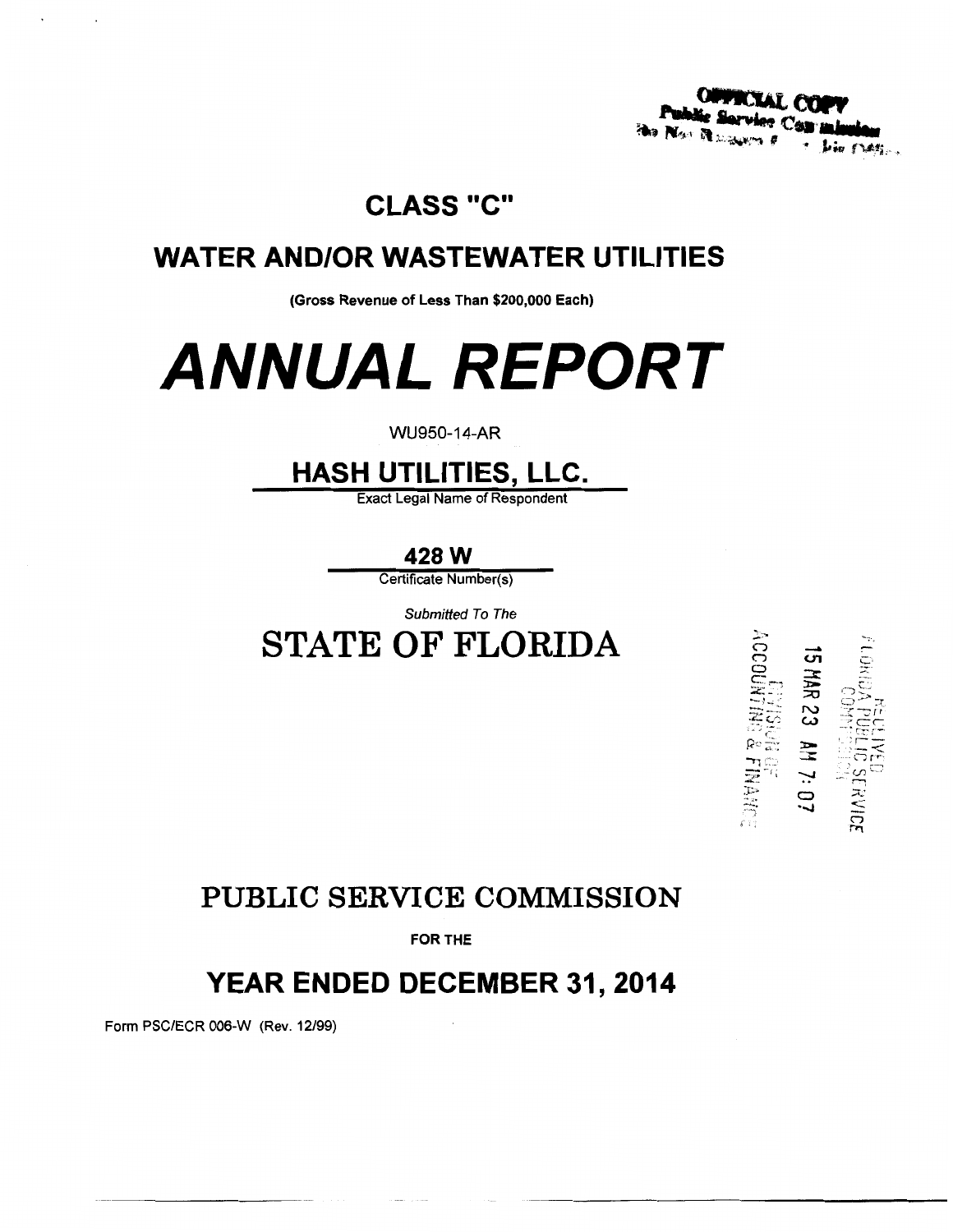# **FINANCIAL**

# **SECTION**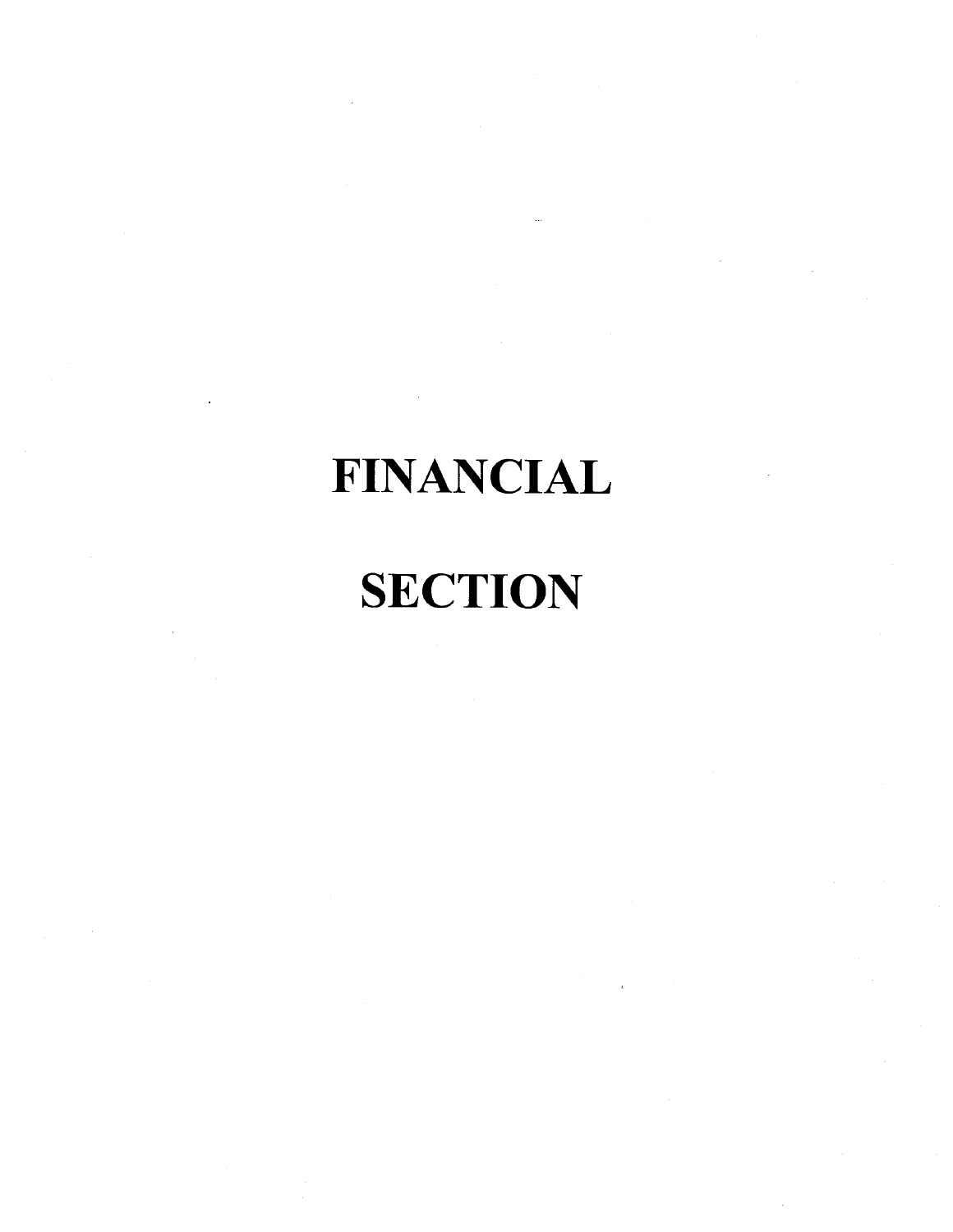#### **REPORT OF**

,

| Hash Utilities, LLC.                                                                 |                                     |              |
|--------------------------------------------------------------------------------------|-------------------------------------|--------------|
|                                                                                      |                                     |              |
| PO Box 4, Inglis, FL 34449                                                           |                                     | <b>ILevy</b> |
| <b>Mailing Address</b>                                                               | <b>Street Address</b>               | County       |
| (352) 613-0103<br>Telephone Number                                                   | Date Utility First Organized        |              |
| <b>Fax Number</b>                                                                    | E-mail Address<br>marshall@hash.com |              |
| Sunshine State One-Call of Florida, Inc. Member No.                                  | <b>HU2028</b>                       |              |
| Check the business entity of the utility as filed with the Internal Revenue Service: |                                     |              |
| Sub Chapter S Corporation<br><b>X</b><br>Individual                                  | 1120 Corporation                    | Partnership  |
| Name, Address and Phone where records are located:                                   | Marshall Hash, PO Box 4,            |              |
|                                                                                      | Inglis, FL 34449 (352) 613-0103     |              |
| Name of subdivisions where services are provided:                                    | Inglewood Estates, Inglis, Florida  |              |

#### **CONTACTS**

| Name                                              | Title | <b>Principal Business Address</b> | Salary<br>Charged<br><b>Utility</b> |
|---------------------------------------------------|-------|-----------------------------------|-------------------------------------|
| Person to send correspondence:<br>Marshall Hash   | Owner | PO Box 4<br>Inglis FL 34449       |                                     |
| Person who prepared this report:<br>Marshall Hash | Owner |                                   |                                     |
| Officers and Managers:                            |       |                                   | S<br>C                              |
|                                                   |       |                                   | S                                   |
|                                                   |       |                                   |                                     |

Report every corporation or person owning or holding directly or indirectly 5 percent or more of the voting securities of the reporting utility:

| Name                 | Percent<br>Ownership in<br><b>Utility</b> | <b>Principal Business Address</b> | Salary<br>Charged<br><b>Utility</b> |
|----------------------|-------------------------------------------|-----------------------------------|-------------------------------------|
| <b>Marshall Hash</b> | 100                                       |                                   |                                     |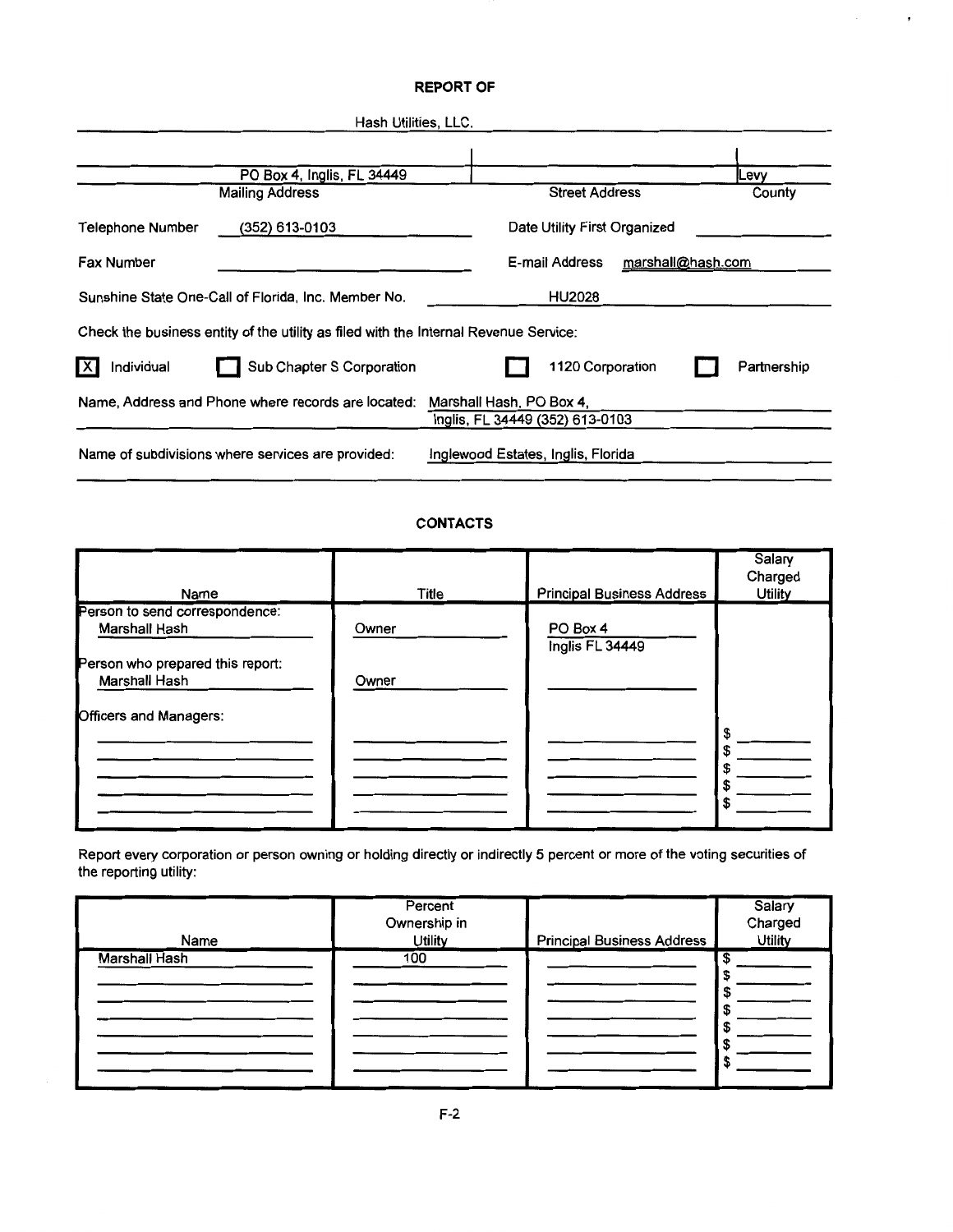$\bullet$  . The  $\mathcal{O}(\mathcal{A})$ 

UTILITY NAME: Hash Utilities, LLC.

#### YEAR OF REPORT DECEMBER 31, 2014

#### **INCOME STATEMENT**

| <b>Account Name</b>                                                                                                                                                              | Ref.<br>Page   | Water                  | Wastewater                                                                                                 | Other                                                                                                                                                                                                                                                                                                                                                                                                                | Total<br>Company          |
|----------------------------------------------------------------------------------------------------------------------------------------------------------------------------------|----------------|------------------------|------------------------------------------------------------------------------------------------------------|----------------------------------------------------------------------------------------------------------------------------------------------------------------------------------------------------------------------------------------------------------------------------------------------------------------------------------------------------------------------------------------------------------------------|---------------------------|
| Gross Revenue:<br>Residential $-$ ------<br>Commercial $\frac{1}{2}$ $\frac{1}{2}$ $\frac{1}{2}$ $\frac{1}{2}$ $\frac{1}{2}$<br>Industrial __________<br>Multiple Family $    -$ |                | \$ 19,104              | $\frac{1}{2}$                                                                                              | $\frac{1}{\sqrt{1-\frac{1}{2}}\sqrt{1-\frac{1}{2}}\sqrt{1-\frac{1}{2}}\sqrt{1-\frac{1}{2}}\sqrt{1-\frac{1}{2}}\sqrt{1-\frac{1}{2}}\sqrt{1-\frac{1}{2}}\sqrt{1-\frac{1}{2}}\sqrt{1-\frac{1}{2}}\sqrt{1-\frac{1}{2}}\sqrt{1-\frac{1}{2}}\sqrt{1-\frac{1}{2}}\sqrt{1-\frac{1}{2}}\sqrt{1-\frac{1}{2}}\sqrt{1-\frac{1}{2}}\sqrt{1-\frac{1}{2}}\sqrt{1-\frac{1}{2}}\sqrt{1-\frac{1}{2}}\sqrt{1-\frac{1}{2}}\sqrt{1-\frac$ | \$ 19,104                 |
| Guaranteed Revenues__<br>Other (Specify) $2x - 1$                                                                                                                                |                |                        |                                                                                                            |                                                                                                                                                                                                                                                                                                                                                                                                                      |                           |
| Total Gross Revenue____                                                                                                                                                          |                | 19,104                 |                                                                                                            |                                                                                                                                                                                                                                                                                                                                                                                                                      | \$                        |
| Operation Expense (Must tie<br>to pages W-3 and S-3)                                                                                                                             | $W-3$<br>$S-3$ | \$<br>$-13,748$        | \$                                                                                                         | \$                                                                                                                                                                                                                                                                                                                                                                                                                   | \$                        |
| Depreciation Expense____                                                                                                                                                         | $F-5$          | $-3,735$               |                                                                                                            |                                                                                                                                                                                                                                                                                                                                                                                                                      |                           |
| CIAC Amortization Expense__                                                                                                                                                      | $F-8$          | 18                     |                                                                                                            |                                                                                                                                                                                                                                                                                                                                                                                                                      |                           |
| Taxes Other Than Income_ $\_$                                                                                                                                                    | $F-7$          | $-1,381$               |                                                                                                            |                                                                                                                                                                                                                                                                                                                                                                                                                      |                           |
| Income Taxes_________                                                                                                                                                            | $F-7$          |                        |                                                                                                            |                                                                                                                                                                                                                                                                                                                                                                                                                      |                           |
| <b>Total Operating Expense</b>                                                                                                                                                   |                | $-18,846$              |                                                                                                            |                                                                                                                                                                                                                                                                                                                                                                                                                      | \$<br>$-18,846$           |
| Net Operating Income (Loss)                                                                                                                                                      |                | 258                    | \$                                                                                                         | \$                                                                                                                                                                                                                                                                                                                                                                                                                   | \$<br>258                 |
| Other Income:<br>Nonutility Income_____                                                                                                                                          |                | \$<br>$\sim$ 100 $\mu$ | \$<br>$\frac{1}{2} \left( \frac{1}{2} \right)^2 \left( \frac{1}{2} \right)^2 \left( \frac{1}{2} \right)^2$ | $\sim$                                                                                                                                                                                                                                                                                                                                                                                                               | $\sim$                    |
| Other Deductions:<br><b>Miscellaneous Nonutility</b><br>Expenses_ $\frac{1}{2}$ _ _ _ _ _ _ _<br>Interest Expense_____                                                           |                | $\frac{1}{2}$          | $\frac{1}{2}$                                                                                              | $\frac{1}{\sqrt{2}}$                                                                                                                                                                                                                                                                                                                                                                                                 | $\frac{1}{\sqrt{2}}$<br>ᅙ |
| Net Income (Loss)                                                                                                                                                                |                | \$                     | \$                                                                                                         | \$                                                                                                                                                                                                                                                                                                                                                                                                                   | \$<br>258                 |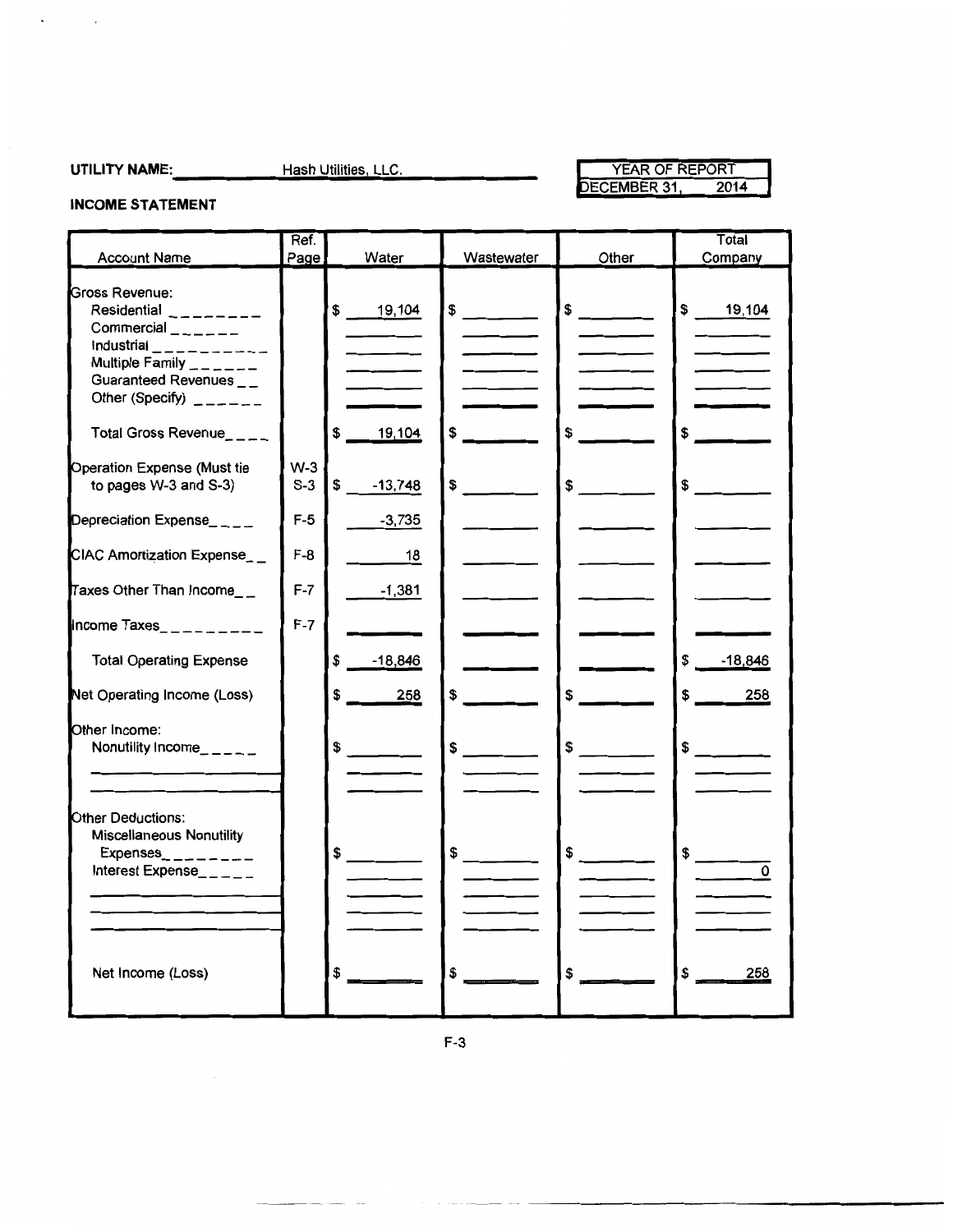### **UTILITY NAME:** Hash Utilities, LLC. YEAR OF REPORT YEAR OF REPORT PERT OF REPORT DECEMBER 31, DECEMBER 31,

#### **COMPARATIVE BALANCE SHEET**

|                                                                                                                                                                                                                    | Reference       | Current            | Previous            |
|--------------------------------------------------------------------------------------------------------------------------------------------------------------------------------------------------------------------|-----------------|--------------------|---------------------|
| <b>ACCOUNT NAME</b>                                                                                                                                                                                                | Page            | Year               | Year                |
| Assets:                                                                                                                                                                                                            |                 |                    |                     |
| Utility Plant in Service (101-105) $\frac{1}{2}$ $\frac{1}{2}$ $\frac{1}{2}$ $\frac{1}{2}$<br>Accumulated Depreciation and                                                                                         | $F-5, W-1, S-1$ | \$<br>119,565      | \$<br>116,249       |
| Amortization (108) ______________                                                                                                                                                                                  | $F-5, W-2, S-2$ | $-50,020$          | $-46,285$           |
| Net Utility Plant_______________                                                                                                                                                                                   |                 | \$<br>69,545       | \$<br>69,964        |
| $Cash __ __ __ __ __ __ __$<br>Customer Accounts Receivable (141)_____<br>Other Assets (Specify):<br>$\frac{1}{2}$ = $\frac{1}{2}$ = $\frac{1}{2}$ = $\frac{1}{2}$ = $\frac{1}{2}$ = $\frac{1}{2}$ = $\frac{1}{2}$ |                 | 0<br>0<br>$\Omega$ |                     |
|                                                                                                                                                                                                                    |                 |                    |                     |
| Total Assets___________________                                                                                                                                                                                    |                 | \$<br>69,545       | \$<br>69,964        |
| Liabilities and Capital:                                                                                                                                                                                           |                 |                    |                     |
| Common Stock Issued (201)___________<br>Preferred Stock Issued (204)___________                                                                                                                                    | $F-6$<br>$F-6$  |                    |                     |
| Other Paid in Capital (211)____________<br>Retained Earnings $(215)$ ___________                                                                                                                                   | $F-6$           | 25,000             | $\overline{25,000}$ |
| Propietary Capital (Proprietary and<br>Partnership only) $(218)$ ____________                                                                                                                                      | $F-6$           |                    |                     |
| Total Capital___________________                                                                                                                                                                                   |                 | \$<br>25,000       | \$<br>25,000        |
| Long Term Debt (224)______________<br>Accounts Payable $(231)$ _____________<br>Notes Payable (232)_______________<br>Customer Deposits $(235)$ _____________                                                      | $F-6$           | 41,890<br>\$       | \$<br>42,290        |
| Accrued Taxes (236)<br>-------------<br>Other Liabilities (Specify)_________                                                                                                                                       |                 |                    |                     |
| PSC Base adj with CIAC                                                                                                                                                                                             |                 | 2,295              | 2,295               |
| Advances for Construction__________<br>Contributions in Aid of                                                                                                                                                     |                 |                    |                     |
| Construction - Net (271-272)                                                                                                                                                                                       | $F-8$           | 360                | 379                 |
| Total Liabilities and Capital<br>__________                                                                                                                                                                        |                 | 69,545<br>\$       | 69,964<br>\$        |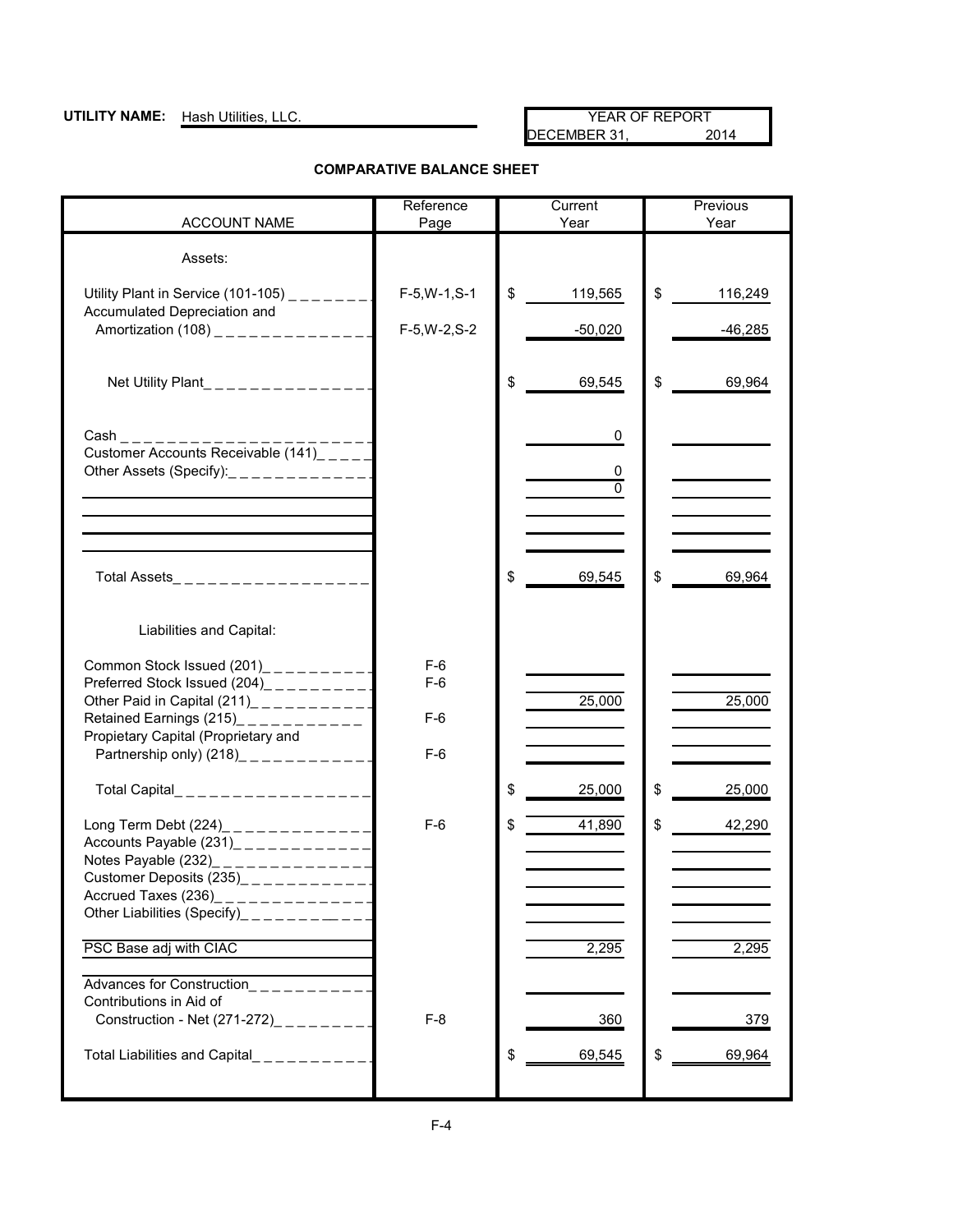### **UTILITY NAME** Hash Utilities, LLC. YEAR OF REPORT YEAR OF REPORT DECEMBER 31,

## **GROSS UTILITY PLANT**

 $\cdot$ 

| <b>Plant Accounts:</b><br>(101 - 107) inclusive                        | Water         | Wastewater | Plant other<br>than<br>Reporting<br>Systems | Total        |
|------------------------------------------------------------------------|---------------|------------|---------------------------------------------|--------------|
| Utility Plant in Service (101)<br><b>Construction Work in Progress</b> | 119,565<br>\$ | \$         | \$                                          | \$           |
| (105)_ ___________<br>Other (Specify) <sub>________</sub>              |               |            |                                             |              |
| Total Utility Plant                                                    | 119,565<br>\$ | \$         |                                             | 119,565<br>S |

### **ACCUMULATED DEPRECIATION (AID) AND AMORTIZATION OF UTILITY PLANT**

| Account<br>108                                                                                                                                  | Water                                      | Wastewater | Other than<br>Reporting<br>Systems | Total             |
|-------------------------------------------------------------------------------------------------------------------------------------------------|--------------------------------------------|------------|------------------------------------|-------------------|
| Balance First of Year_____<br><b>Add Credits During Year:</b><br>Accruals charged to<br>depreciation account_ $\_\_$ \$<br>Salvage_____________ | $\overline{\mathbf{s}}$<br>46,285<br>3,735 | S.<br>\$   | \$<br>\$                           | \$<br>\$          |
| Deduct Debits During Year:                                                                                                                      | 3,735                                      | \$         | \$                                 |                   |
| Book cost of plant<br>$\text{retired}_{\text{max}} = \frac{1}{2}$<br>Cost of removal $\  \$<br>Other debits (specify)                           |                                            | \$         | \$                                 | \$                |
| Total Debits_________<br>Balance End of Year $\sim$ $\sim$ $\sim$ $\sim$ $\sim$ $\sim$ $\sim$                                                   | 15<br>50,020                               | \$         | \$                                 | \$<br>\$<br>50,02 |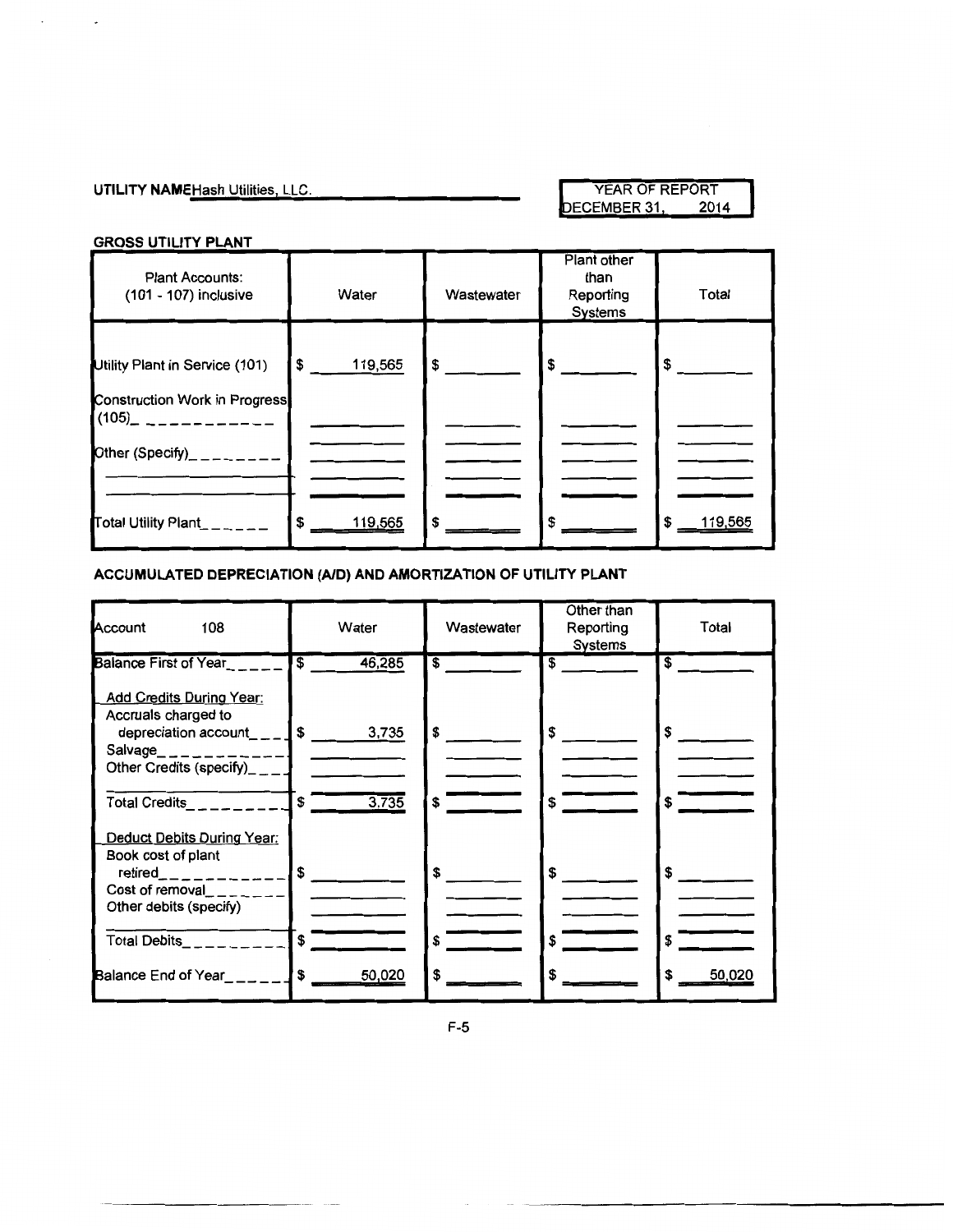## UTILITY NAME: Hash Utilities, LLC. We have a set of the set of the set of the set of the set of the set of the set of the set of the set of the set of the set of the set of the set of the set of the set of the set of the s

DECEMBER 31, 2014

#### **CAPITAL STOCK ( 201 - 204 )**

|                                                                                                                                | Common<br>Stock | Preferred<br>Stock |
|--------------------------------------------------------------------------------------------------------------------------------|-----------------|--------------------|
| Total par value of stock issued<br>---------------------<br>Dividends declared per share for year<br><u>__________________</u> |                 |                    |

### **RETAINED EARNINGS ( 215 )**

|                                                                                               | Appropriated            | $Un-$<br>Appropriated |
|-----------------------------------------------------------------------------------------------|-------------------------|-----------------------|
| Balance first of year<br>________________<br>Changes during the year (Specify):<br><b>NOI</b> | 17170<br>- \$<br>$-258$ | \$                    |
| Balance end of year<br>_____________                                                          | 16912<br>ß.             | \$.                   |

#### **PROPRIETARY CAPITAL ( 218 )**

|                                                                                    | Proprietor<br>Or Partner | Partner |
|------------------------------------------------------------------------------------|--------------------------|---------|
| Balance first of year_______________________<br>Changes during the year (Specify): | ۰D                       |         |
| Balance end of year_<br>. _ _ _ _ _ _ _ _ _ _ _ _ _ _ _ _                          |                          |         |

### **LONG TERM DEBT ( 224 )**

| Description of Obligation (Including Date of Issue and Date of Maturity): | Interest<br># of<br>Rate<br>Pymts | Principal<br>per Balance<br>Sheet Date |
|---------------------------------------------------------------------------|-----------------------------------|----------------------------------------|
| Marshall Hash<br>Deprecation of Investment                                |                                   | 49,452<br>$-7,562$                     |
| Total                                                                     |                                   | 41.890                                 |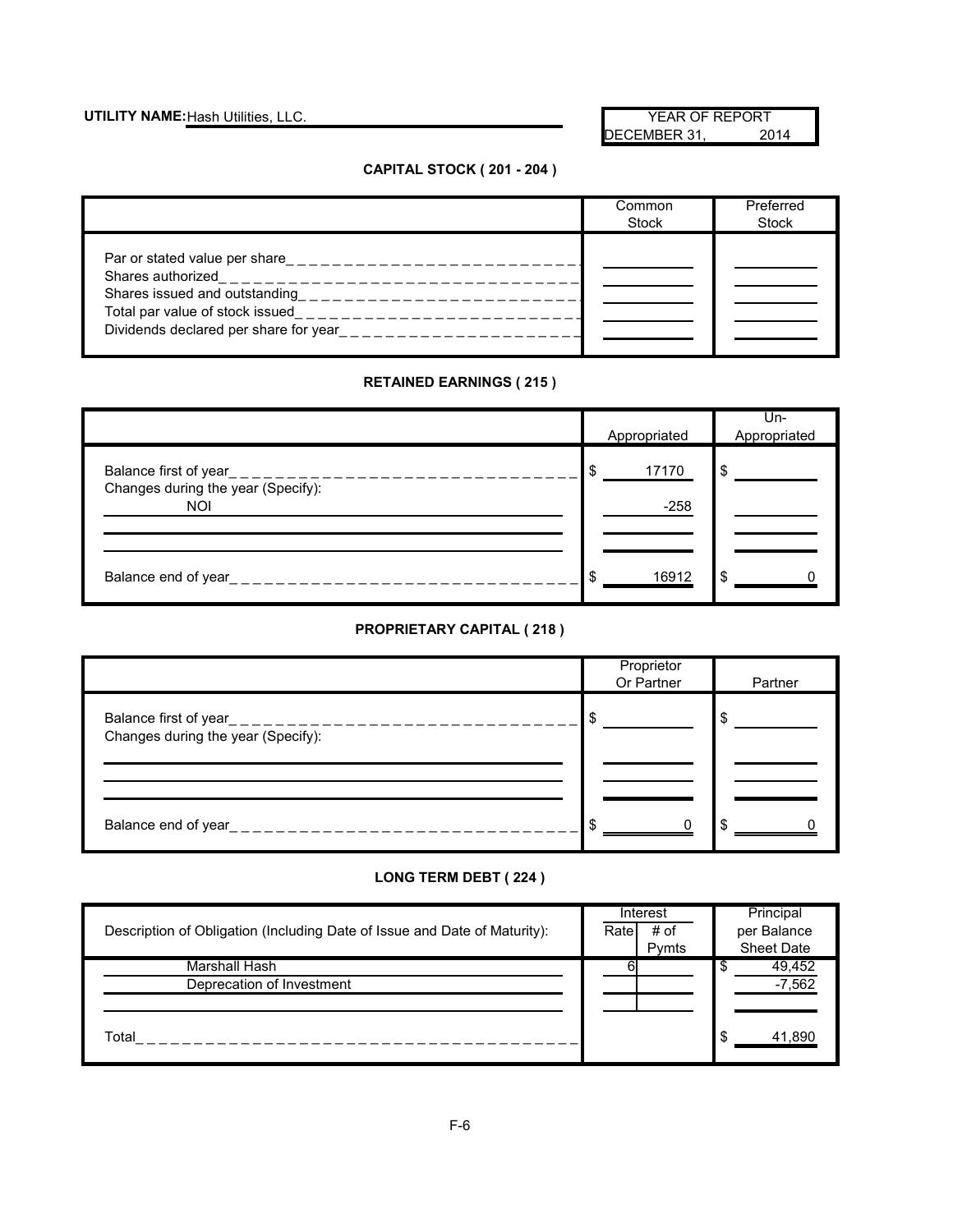#### UTILITY NAME: Hash Utilities, LLC. **We are also assessed to the VEAR OF REPORT**

ECEMBER 31, 2014



**TAX EXPENSE** 

#### **PAYMENTS FOR SERVICES RENDERED BY OTHER THAN EMPLOYEES**

Report all information concerning outside rate, management, construction, advertising, labor relations, public relations, or other similiar professional services rendered the respondent for which aggregate payments during the year to any corporation, partnership, individual, or organization of any kind whatever amounting to \$500 or more.

| Name of Recipient                                                                                                                                       | Water<br>Amount                                               | Wastewater<br>Amount                                   | <b>Description of Service</b>                                                                                           |
|---------------------------------------------------------------------------------------------------------------------------------------------------------|---------------------------------------------------------------|--------------------------------------------------------|-------------------------------------------------------------------------------------------------------------------------|
| <b>M&amp;K Enterprises</b><br><b>Hash Utilities</b><br><b>Hash Utilities</b><br><b>M&amp;K Enterprises</b><br><b>Central Elect Coop</b><br>Dave Symonds | \$<br>660<br>2,856<br>3,900<br>1,725<br>555<br>\$<br>650<br>S | \$<br>s<br>S<br>\$<br>\$<br>S<br>S<br>S<br>S<br>S<br>S | Repairs<br><b>Billing</b><br>Operator<br><b>System Improvements</b><br><b>Purchased Power</b><br><b>Treatment Chems</b> |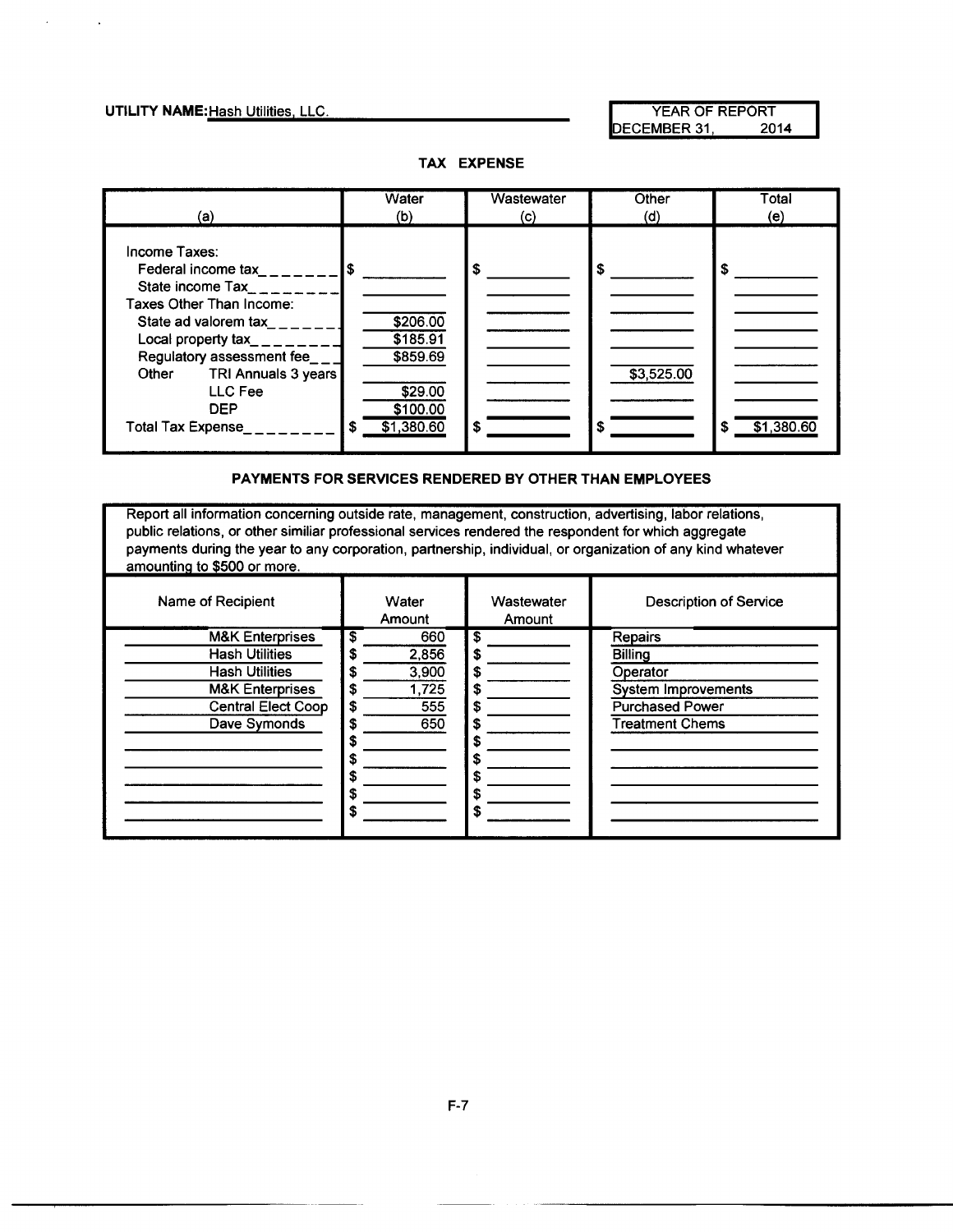$\hat{\mathbf{r}}$ 

#### CONTRIBUTIONS IN AID OF CONSTRUCTION ( 271 )

|                                                         | (a)                                                                                                                                             |         | Water<br>(b) |   | Wastewater<br>(c) | Total<br>(d) |
|---------------------------------------------------------|-------------------------------------------------------------------------------------------------------------------------------------------------|---------|--------------|---|-------------------|--------------|
| $\vert$ 1)<br>$\mathbf{p}$                              | Balance first of year____________________                                                                                                       | \$<br>S | 15034        | S |                   |              |
| $ 3\rangle$<br>$\ket{A}$<br>$\vert$ <sub>5</sub><br>16) | Total<br>Deduct charges during the year_________<br>Balance end of year<br>. _ _ _ _ _ _ _ _ _ _ _ _ _ _ _ _ _<br>Less Accumulated Amortization |         | $-14674$     |   |                   |              |
|                                                         | Net CIAC<br>.                                                                                                                                   |         | 360          | S |                   |              |

#### ADDITIONS TO CONTRIBUTIONS IN AID OF CONSTRUCTION DURING YEAR (CREDITS)

| Report below all developers or contractors<br>agreements from which cash or property was<br>received during the year.  |                          | Indicate<br>"Cash" or<br>"Property" | Water |   | Wastewater           |
|------------------------------------------------------------------------------------------------------------------------|--------------------------|-------------------------------------|-------|---|----------------------|
|                                                                                                                        |                          |                                     |       |   |                      |
|                                                                                                                        |                          |                                     |       |   |                      |
|                                                                                                                        |                          |                                     |       |   |                      |
|                                                                                                                        |                          |                                     |       |   |                      |
| Sub-total________________________                                                                                      |                          |                                     | \$    | 0 | \$                   |
| Report below all capacity charges, main extension charges and<br>customer connection charges received during the year. |                          |                                     |       |   |                      |
| <b>Description of Charge</b>                                                                                           | Number of<br>Connections | Charge per<br>Connection            |       |   |                      |
|                                                                                                                        |                          | $\overline{\mathbf{s}}$             | \$    |   | $\frac{1}{\sqrt{2}}$ |
|                                                                                                                        |                          |                                     |       |   |                      |
|                                                                                                                        |                          |                                     |       |   |                      |
| Total Credits During Year (Must agree with line # 2 above.)__________ S                                                |                          |                                     |       | 0 |                      |

#### ACCUMULATED AMORTIZATION OF CIAC (272)

|                                                      | Water        | Wastewater | Total |
|------------------------------------------------------|--------------|------------|-------|
| Balance First of Year<br>Add Debits During Year:     | 14,656<br>18 | S          |       |
| Deduct Credits During Year:                          |              |            |       |
| Balance End of Year (Must agree with line #6 above.) | 14.674       |            |       |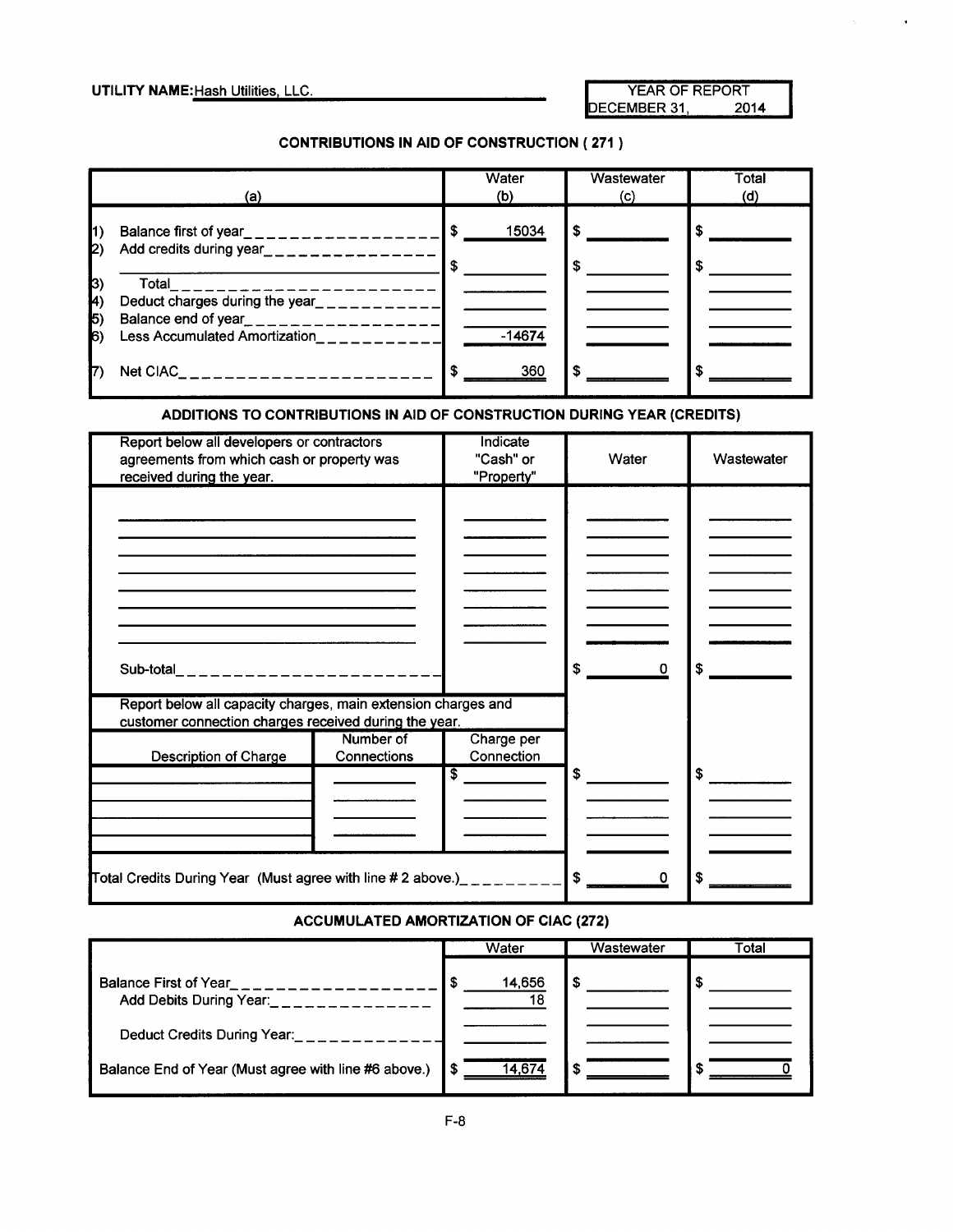\*\* **COMPLETION OF SCHEDULE REQUIRED ONLY IF AFUDC WAS CHARGED DURING YEAR\*\*** 

 $\cdot$ 

**UTILITY NAME** Hash Utilities, LLC. We have a set of the MEAR OF REPORT YEAR OF REPORT PERSON NAME OF REPORT DECEMBER 31,

#### **SCHEDULE "A"**

#### **SCHEDULE OF COST OF CAPITAL USED FOR AFUDC CALCULATION (1)**

| <b>Class of Capital</b><br>(a) | Dollar<br>Amount<br>(b) | Percentage<br>οf<br>Capital<br>(c) | Actual<br>Cost<br>Rates<br>(d) | Weighted<br>Cost<br>[ c x d ]<br>(e) |
|--------------------------------|-------------------------|------------------------------------|--------------------------------|--------------------------------------|
| <b>Common Equity</b>           | Ŝ                       | %                                  | %                              | %                                    |
| <b>Preferred Stock</b>         |                         | %                                  | %                              | %                                    |
| Long Term Debt                 |                         | %                                  | %                              | %                                    |
| <b>Customer Deposits</b>       |                         | %                                  | %                              | %                                    |
| Tax Credits - Zero Cost        |                         | %                                  | 0.00 %                         | %                                    |
| Tax Credits - Weighted Cost    |                         | %                                  | %                              | %                                    |
| Deferred Income Taxes          |                         | %                                  | %                              | %                                    |
| Other (Explain)                |                         | %                                  | %                              | %                                    |
| Total                          | \$                      | 100.00 %                           |                                | %                                    |

(1) Must be calculated using the same methodology used to calculate AFUDC rate approved by the Commission.

#### **APPROVED AFUDC RATE**

| Current Commission approved AFUDC rate:       | % |
|-----------------------------------------------|---|
| Commission Order Number approving AFUDC rate: |   |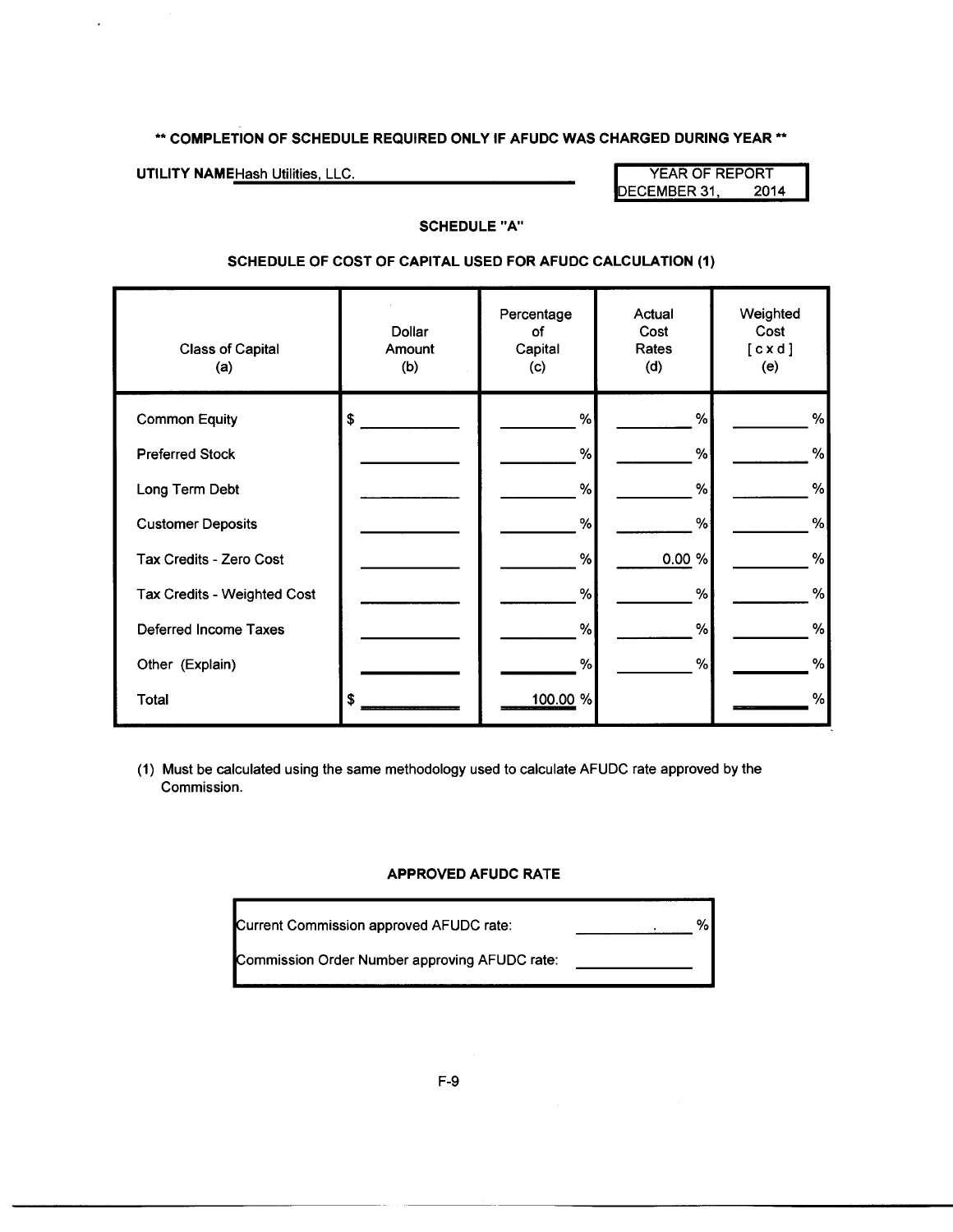## \*\* **COMPLETION OF SCHEDULE REQUIRED ONLY IF AFUDC WAS CHARGED DURING YEAR\*\***

**UTILITY NAME:** Hash Utilities, LLC. **No. 2014** YEAR OF REPORT PERT PERT PERT PERT PERT DECEMBER 31,

 $\ddot{\phantom{a}}$ 

### **SCHEDULE "8"**

### **SCHEDULE OF CAPITAL STRUCTURE ADJUSTMENTS**

| <b>Class of Capital</b><br>(a)                                                                                                                                                                                                      | Per<br><b>Book</b><br><b>Balance</b><br>(b)         | Non-utility<br>Adjustments<br>(c) | Non-juris.<br>Adjustments<br>(d) | Other (1)<br>Adjustments<br>(e) | Capital<br><b>Structure</b><br>Used for<br><b>AFUDC</b><br>Calculation<br>$\circ$ |
|-------------------------------------------------------------------------------------------------------------------------------------------------------------------------------------------------------------------------------------|-----------------------------------------------------|-----------------------------------|----------------------------------|---------------------------------|-----------------------------------------------------------------------------------|
| <b>Common Equity</b><br><b>Preferred Stock</b><br>Long Term Debt<br><b>Customer Deposits</b><br>Tax Credits-Zero Cost<br><b>Tax Credits-Weighted</b><br><b>Cost of Capital</b><br>Deferred Income Taxes<br>Other (Explain)<br>Total | \$<br>0<br>Ω<br>O<br>$\Omega$<br>\$<br><sup>0</sup> | \$<br>S                           | \$                               |                                 | £.                                                                                |

## (1) Explain below all adjustments made in Column (e):

| <b>Contractor</b> |      |
|-------------------|------|
|                   |      |
|                   |      |
|                   |      |
|                   |      |
|                   |      |
|                   |      |
|                   |      |
|                   |      |
|                   |      |
|                   |      |
|                   |      |
|                   |      |
|                   |      |
|                   |      |
|                   |      |
|                   |      |
|                   | ____ |
|                   |      |
|                   |      |
|                   |      |
|                   |      |
|                   |      |
|                   |      |
|                   |      |
|                   |      |
|                   |      |
|                   |      |
|                   |      |
|                   |      |
|                   |      |
|                   |      |
|                   |      |
|                   |      |
|                   | __   |
|                   |      |
|                   |      |
|                   |      |
|                   |      |
|                   |      |
|                   |      |
|                   |      |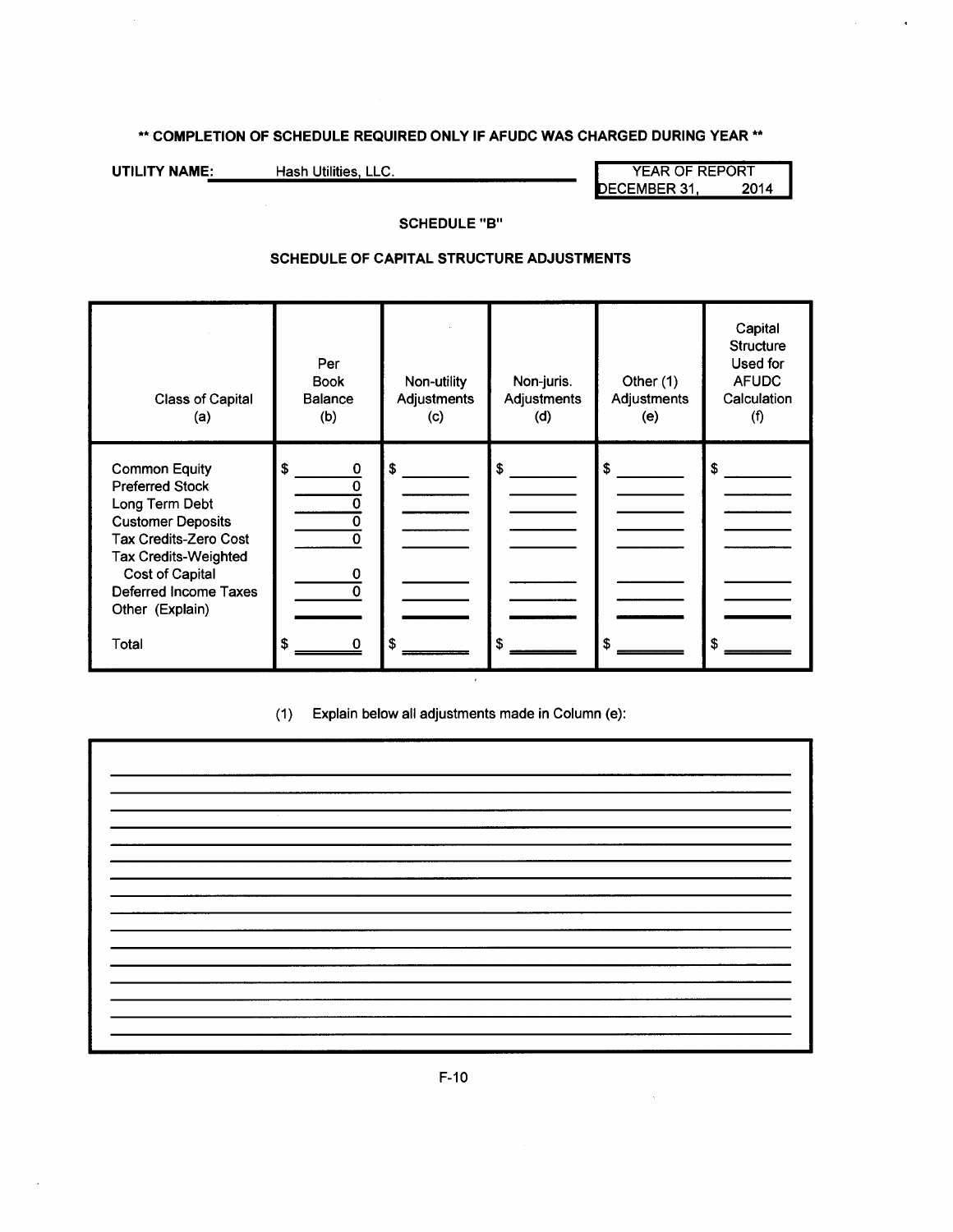# **WATER**

## **OPERATING**

# **SECTION**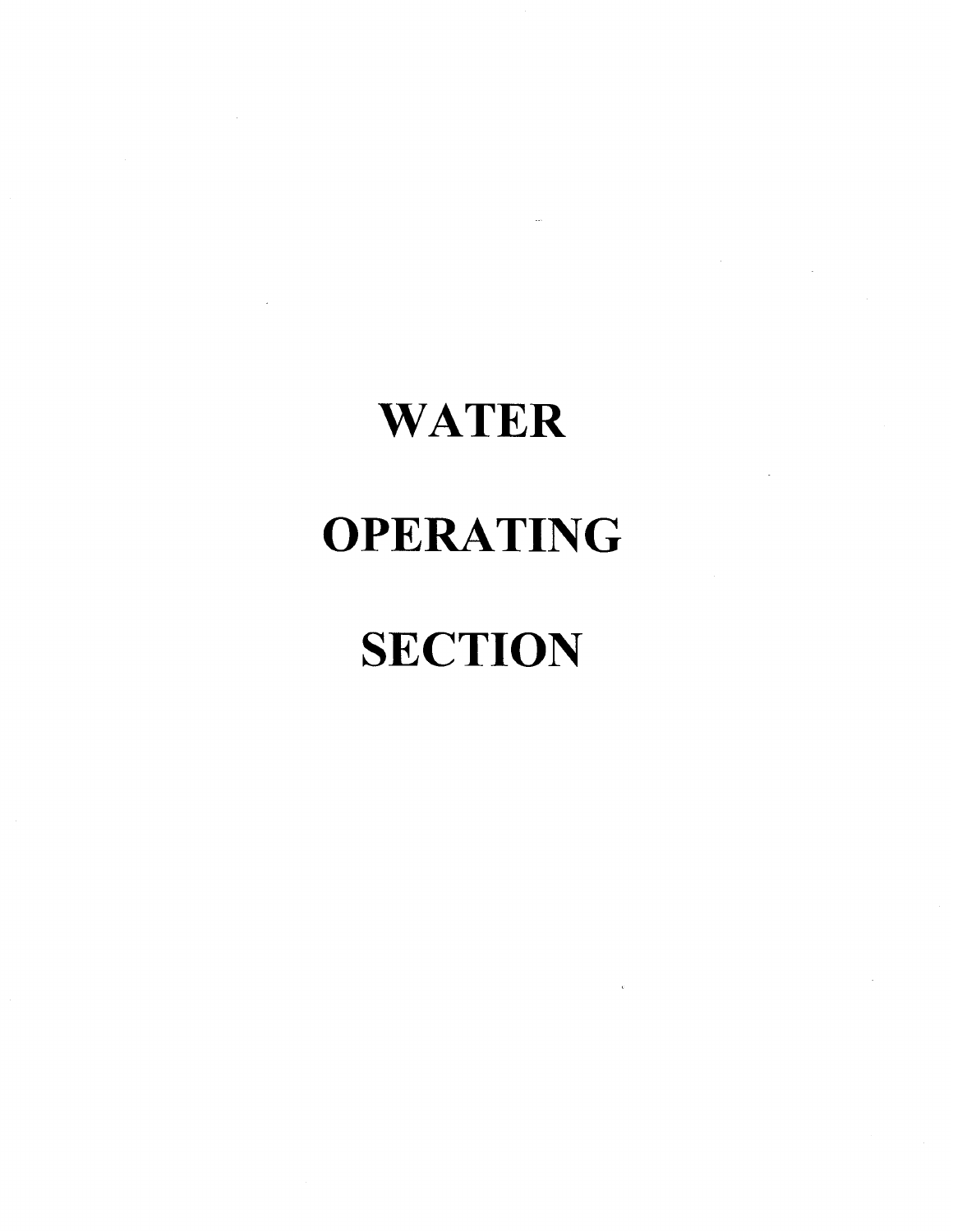$\epsilon$ 

### **UTILITY NAME:** Hash Utilities, LLC. **Name of Act of Second Act of Second Act of REPORT** DECEMBER 31, 2014

| Acct.<br>No.<br>(a) | <b>Account Name</b><br>(b)                                                                                                                                       | <b>Previous</b><br>Year<br>(c)                                                                                                                                                                                                       | <b>Additions</b><br>(d) | Retirements<br>(e)             | Current<br>Year<br>(f) |
|---------------------|------------------------------------------------------------------------------------------------------------------------------------------------------------------|--------------------------------------------------------------------------------------------------------------------------------------------------------------------------------------------------------------------------------------|-------------------------|--------------------------------|------------------------|
| 301                 |                                                                                                                                                                  |                                                                                                                                                                                                                                      | $\frac{1}{2}$           | $\frac{1}{2}$                  | $\frac{1}{2}$          |
| 302                 |                                                                                                                                                                  |                                                                                                                                                                                                                                      |                         |                                |                        |
| 303                 |                                                                                                                                                                  | $-4,462$                                                                                                                                                                                                                             |                         |                                | 4,462                  |
| 304                 | Structures and Improvements_                                                                                                                                     | 34.542                                                                                                                                                                                                                               | 2,772                   |                                | 37,314                 |
| 305                 | Collecting and Impounding                                                                                                                                        |                                                                                                                                                                                                                                      |                         |                                |                        |
|                     | Reservoirs__________                                                                                                                                             |                                                                                                                                                                                                                                      |                         |                                |                        |
| 306                 | Lake, River and Other                                                                                                                                            |                                                                                                                                                                                                                                      |                         |                                |                        |
|                     | Intakes_____________                                                                                                                                             |                                                                                                                                                                                                                                      |                         |                                |                        |
| 307                 | Wells and Springs<br>$\frac{1}{2}$ $\frac{1}{2}$ $\frac{1}{2}$ $\frac{1}{2}$ $\frac{1}{2}$ $\frac{1}{2}$ $\frac{1}{2}$ $\frac{1}{2}$ $\frac{1}{2}$ $\frac{1}{2}$ | 3,945                                                                                                                                                                                                                                |                         |                                | 3,945                  |
| 308                 | Infiltration Galleries and                                                                                                                                       |                                                                                                                                                                                                                                      |                         |                                |                        |
| 309                 | $T$ unnels_____________<br>Supply Mains___________                                                                                                               | 1,504                                                                                                                                                                                                                                |                         |                                | 1,504                  |
| 310                 | Power Generation Equipment_                                                                                                                                      | 722                                                                                                                                                                                                                                  |                         |                                | 722                    |
| 311                 | Pumping Equipment_______                                                                                                                                         | 8,234                                                                                                                                                                                                                                |                         |                                | 8,234                  |
| 320                 | Water Treatment Equipment                                                                                                                                        | 12,277                                                                                                                                                                                                                               |                         |                                | 12,277                 |
| 330                 | Distribution Reservoirs and                                                                                                                                      |                                                                                                                                                                                                                                      |                         |                                |                        |
|                     | Standpipes_______                                                                                                                                                | 17,130                                                                                                                                                                                                                               |                         |                                | 17,130                 |
| 331                 | <b>Transmission and Distribution</b>                                                                                                                             |                                                                                                                                                                                                                                      |                         |                                |                        |
|                     | $Lines$ <sub>______________</sub>                                                                                                                                | 17,197                                                                                                                                                                                                                               | 544                     |                                | 17,741                 |
| 333                 | $S$ ervices______________                                                                                                                                        | 4,626                                                                                                                                                                                                                                |                         |                                | 4,626                  |
| 334                 | Meters and Meter                                                                                                                                                 |                                                                                                                                                                                                                                      |                         |                                |                        |
|                     | $Installations$ <sub>___________</sub>                                                                                                                           | 10,461                                                                                                                                                                                                                               |                         |                                | 10,461                 |
| 335                 | Hydrants______________<br><b>Backflow Prevention Devices</b>                                                                                                     |                                                                                                                                                                                                                                      |                         |                                |                        |
| 336<br>339          | Other Plant and                                                                                                                                                  |                                                                                                                                                                                                                                      |                         |                                |                        |
|                     | Miscellaneous Equipment_                                                                                                                                         |                                                                                                                                                                                                                                      |                         |                                |                        |
| 340                 | <b>Office Furniture and</b>                                                                                                                                      |                                                                                                                                                                                                                                      |                         |                                |                        |
|                     | Equipment___________                                                                                                                                             |                                                                                                                                                                                                                                      |                         |                                | 543                    |
| 341                 | Transportation Equipment___ $\blacksquare$                                                                                                                       | $\overline{\phantom{a}}$                                                                                                                                                                                                             |                         |                                |                        |
| 342                 | Stores Equipment________                                                                                                                                         |                                                                                                                                                                                                                                      |                         |                                |                        |
| 343                 | Tools, Shop and Garage                                                                                                                                           |                                                                                                                                                                                                                                      |                         |                                |                        |
|                     | $Equipment$ <sub>__________</sub>                                                                                                                                |                                                                                                                                                                                                                                      |                         |                                |                        |
| 344                 | Laboratory Equipment_______                                                                                                                                      |                                                                                                                                                                                                                                      |                         |                                |                        |
| 345                 | Power Operated Equipment___                                                                                                                                      |                                                                                                                                                                                                                                      |                         |                                |                        |
| 346                 | Communication Equipment___                                                                                                                                       | <u>and the company of the company of the company of the company of the company of the company of the company of the company of the company of the company of the company of the company of the company of the company of the com</u> |                         |                                |                        |
| 347                 | Miscellaneous Equipment___ $\blacksquare$                                                                                                                        |                                                                                                                                                                                                                                      |                         |                                |                        |
| 348                 | Other Tangible Plant______                                                                                                                                       |                                                                                                                                                                                                                                      |                         |                                |                        |
|                     | Total Water Plant__________ \$ 116,249                                                                                                                           |                                                                                                                                                                                                                                      | 3,316<br>\$             | $\boldsymbol{\mathsf{s}}$<br>0 | 119,565<br>\$          |
|                     |                                                                                                                                                                  |                                                                                                                                                                                                                                      |                         |                                |                        |

#### **WATER UTILITY PLANT ACCOUNTS**

W-1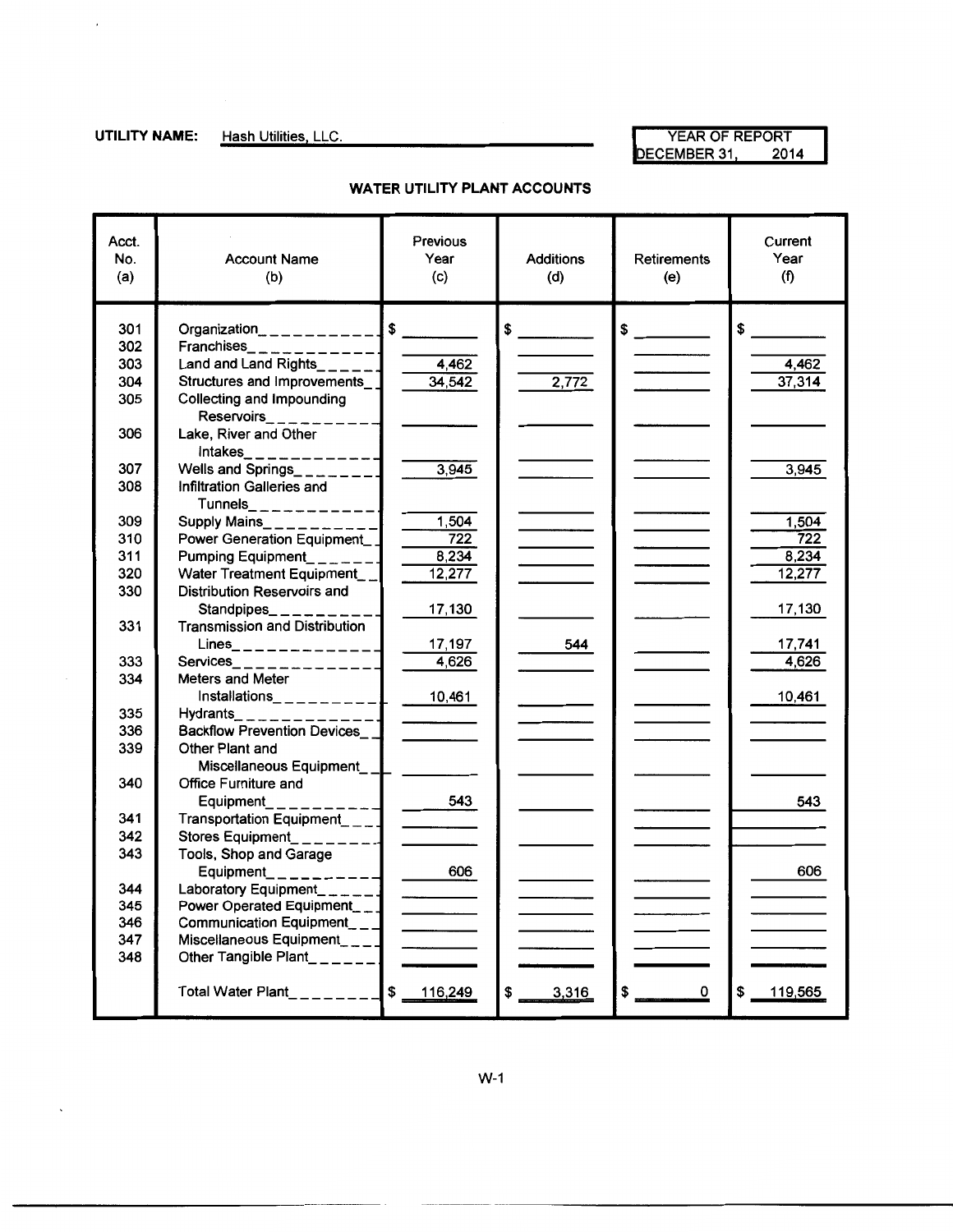**UTILITY NAME:** Hash Utilities, LLC. **A CONFINITY NAME:** Hash Utilities, LLC. A CONFINITY NAME: Hash Utilities, LLC<br>
DECEMBER 31, 2014 DECEMBER 31,

 $\ddot{\phantom{a}}$ 

**ANALYSIS OF ACCUMULATED DEPRECIATION BY PRIMARY ACCOUNT- WATER** 

| Acct.<br>No. | Account                                                     | Average<br>Service<br>Life in<br>Years | Average<br>Salvage<br>in<br>Percent | Depr.<br>Rate<br>Applied | Accumulated<br>Depreciation<br>Balance<br><b>Previous Year</b> | <b>Debits</b> | <b>Credits</b>   | Accum. Depr.<br>Balance<br>End of Year<br>$(f-g+h=i)$ |
|--------------|-------------------------------------------------------------|----------------------------------------|-------------------------------------|--------------------------|----------------------------------------------------------------|---------------|------------------|-------------------------------------------------------|
| (a)          | (b)                                                         | (c)                                    | (d)                                 | (e)                      | (f)                                                            | (q)           | (h)              | (i)                                                   |
| 304          | Structures and Improvements                                 | 40                                     | %                                   | $0.025 \%$ \$            | 11,592                                                         | \$            | \$<br>933        | 12,525<br>\$                                          |
| 305          | Collecting and Impounding                                   |                                        |                                     |                          |                                                                |               |                  |                                                       |
|              | Reservoirs__________                                        | 27                                     | %                                   | 0.037%                   |                                                                |               |                  |                                                       |
| 306          | Lake, River and Other Intakes                               |                                        | %                                   | %                        |                                                                |               |                  |                                                       |
| 307          | Wells and Springs__                                         | $\overline{27}$                        | %                                   | 0.037%                   | 2,549                                                          |               | 146              | 2,695                                                 |
| 308          | <b>Infiltration Galleries &amp;</b>                         |                                        |                                     |                          |                                                                |               |                  |                                                       |
|              | Tunnels_____________                                        |                                        | %                                   | %                        |                                                                |               |                  |                                                       |
| 309          | Supply Mains____________                                    | $\overline{32}$                        | %                                   | $\overline{0.0313}$ %    | $-429$                                                         |               | $\overline{47}$  | $-382$                                                |
| 310          | Power Generating Equipment_                                 | $\overline{17}$                        | $\%$                                | 0.0588%                  | 359                                                            |               | $\overline{42}$  | 401                                                   |
| 311          | <b>Pumping Equipment</b>                                    | $\overline{15}$                        | %                                   | 0.0667%                  | 2,926                                                          |               | 549              | 3,475                                                 |
| 320          | Water Treatment Equipment                                   | $\overline{17}$                        | %                                   | 0.0588%                  | 11,902                                                         |               | $\overline{722}$ | 12,624                                                |
| 330          | <b>Distribution Reservoirs &amp;</b>                        |                                        |                                     |                          |                                                                |               |                  |                                                       |
|              | Standpipes____________                                      | $\frac{33}{38}$                        | %                                   | 0.0303 %                 | 1,937                                                          |               | 519              | 2,456                                                 |
| 331          | Trans. & Dist. Mains_______                                 |                                        | %                                   | 0.0263%                  | 13,738                                                         |               | $\overline{15}$  | 13,753                                                |
| 333          | Services__________                                          | $\frac{1}{\sqrt{35}}$                  | %                                   | 0.0286%                  | 3,116                                                          |               | $\overline{132}$ | 3,248                                                 |
| 334          | Meter & Meter Installations_ $-$                            |                                        | %                                   | $0.0588$ %               | $-885$                                                         |               | 553              | $-332$                                                |
| 335          | <b>Hydrants</b>                                             |                                        | $\%$                                | %                        |                                                                |               |                  |                                                       |
| 336          | <b>Backflow Prevention Devices</b>                          |                                        | %                                   | %                        |                                                                |               |                  |                                                       |
| 339          | <b>Other Plant and Miscellaneous</b>                        |                                        |                                     |                          |                                                                |               |                  |                                                       |
|              | Equipment___________                                        | 25                                     | %                                   | 0.04%                    |                                                                |               |                  |                                                       |
| 340          | Office Furniture and                                        |                                        |                                     |                          |                                                                |               |                  |                                                       |
|              | Equipment                                                   | 15                                     | %                                   | 0.0667%                  | $-512$                                                         |               | $\overline{36}$  | $-476$                                                |
| 341          | Transportation Equipment____                                |                                        | %                                   | %                        |                                                                |               |                  |                                                       |
| 342          | Stores Equipment                                            |                                        | %                                   | $\frac{9}{6}$            |                                                                |               |                  |                                                       |
| 343          | Tools, Shop and Garage                                      |                                        |                                     |                          |                                                                |               |                  |                                                       |
|              | Equipment                                                   | 15                                     | %                                   | 0.0667%                  | -8                                                             |               | $\overline{40}$  | $\overline{32}$                                       |
| 344          | Laboratory Equipment___                                     |                                        | %<br>%                              | %<br>%                   |                                                                |               |                  |                                                       |
| 345          | Power Operated Equipment                                    |                                        | %                                   | %                        |                                                                |               |                  |                                                       |
| 346<br>347   | Communication Equipment____                                 |                                        | %                                   | %                        |                                                                |               |                  |                                                       |
| 348          | Miscellaneous Equipment____ <br>Other Tangible Plant_______ |                                        | %                                   | %                        |                                                                |               |                  |                                                       |
|              |                                                             |                                        |                                     |                          |                                                                |               |                  |                                                       |
|              |                                                             |                                        |                                     |                          | 46,285                                                         | $\mathbf 0$   | 3,735<br>\$      | 50,020*                                               |
|              |                                                             |                                        |                                     |                          |                                                                |               |                  |                                                       |

\* This amount should tie to Sheet F-5. *W-2*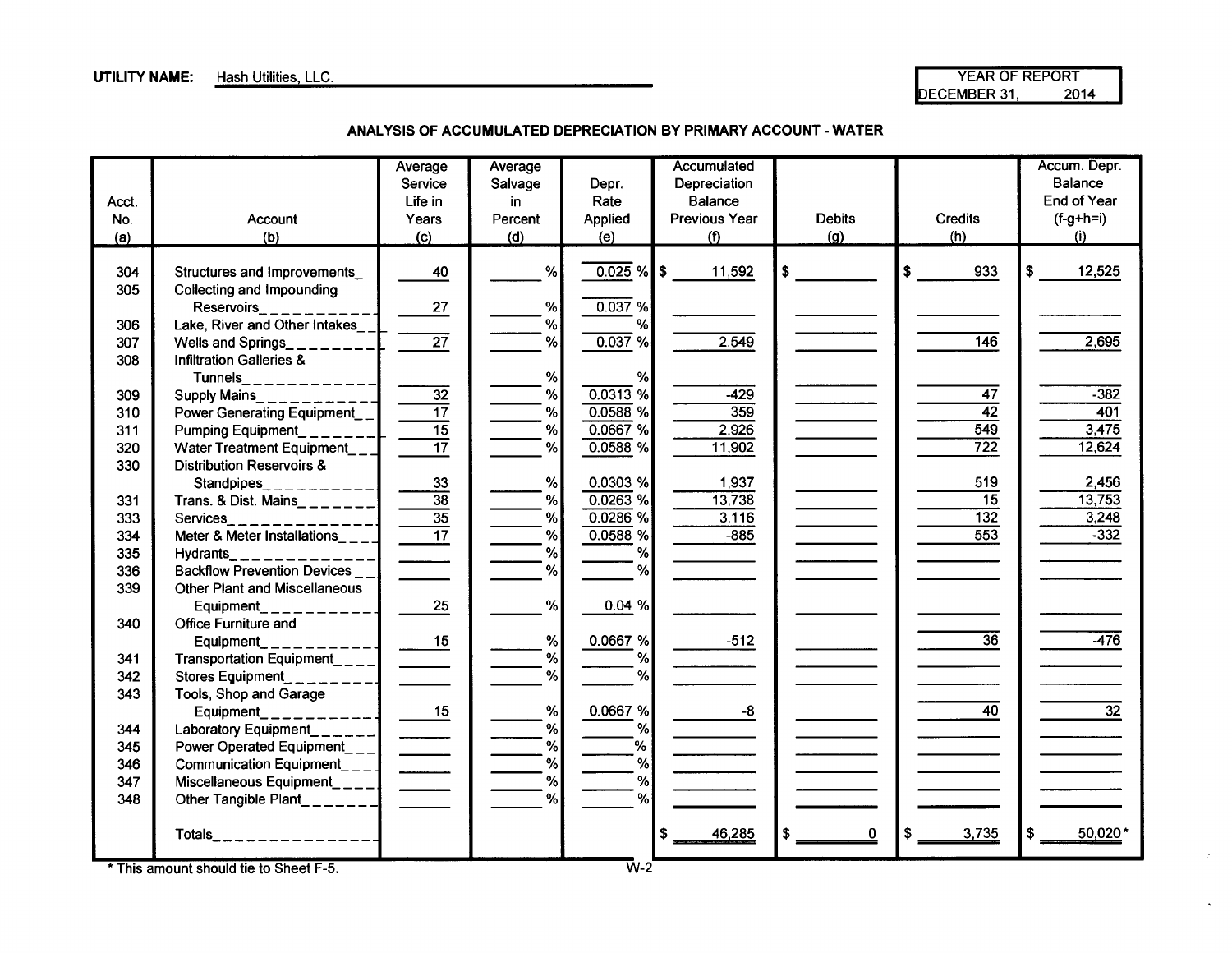$\cdot$ 

**UTILITY NAME:** Hash Utilities, LLC. We have a set of the MEAR OF REPORT YEAR OF REPORT DECEMBER 31,

#### **WATER OPERATION AND MAINTENANCE EXPENSE**

| Acct.<br>No.                           | <b>Account Name</b>                                                                                                                                | Amount                           |
|----------------------------------------|----------------------------------------------------------------------------------------------------------------------------------------------------|----------------------------------|
| 601<br>603<br>604<br>610<br>615<br>616 | Salaries and Wages - Officers, Directors, and Majority Stockholders__________<br>Employee Pensions and Benefits___________________________________ | \$<br>1,200<br>555               |
| 618<br>620<br>630                      | <b>Contractual Services:</b>                                                                                                                       | 830<br>825                       |
|                                        |                                                                                                                                                    | 2,856<br>3,900<br>1,799<br>1,348 |
| 640                                    |                                                                                                                                                    | 435                              |
| 650<br>655                             |                                                                                                                                                    |                                  |
| 665                                    | Regulatory Commission Expenses (Amortized Rate Case Expense)________                                                                               |                                  |
| 670                                    |                                                                                                                                                    |                                  |
| 675                                    |                                                                                                                                                    |                                  |
|                                        | Total Water Operation And Maintenance Expense_________________________<br>* This amount should tie to Sheet F-3.                                   | 13.748                           |

#### **WATER CUSTOMERS**

|                                    |          |            | <b>Number of Active Customers</b> | Total Number of |                   |
|------------------------------------|----------|------------|-----------------------------------|-----------------|-------------------|
|                                    | Type of  | Equivalent | Start                             | End             | Meter Equivalents |
| Description                        | Meter ** | Factor     | of Year                           | of Year         | $(c \times e)$    |
| (a)                                | (b)      | (c)        | (d)                               | (e)             | (f)               |
| <b>Residential Service</b>         |          |            |                                   |                 |                   |
| 5/8"                               | D        | 1.0        | 53                                | 56              | 56                |
| 3/4"                               | D        | 1.5        |                                   |                 |                   |
| 1"                                 | D        | 2.5        |                                   |                 |                   |
| 11/2"                              | D,T      | 5.0        |                                   |                 |                   |
| <b>General Service</b>             |          |            |                                   |                 |                   |
| 5/8"                               | D        | 1.0        |                                   |                 |                   |
| 3/4"                               | D        | 1.5        |                                   |                 |                   |
| 1"                                 | D        | 2.5        |                                   |                 |                   |
| 11/2"                              | D,T      | 5.0        |                                   |                 |                   |
| 2"                                 | D, C, T  | 8.0        |                                   |                 |                   |
| 3"                                 | D        | 15.0       |                                   |                 |                   |
| $3"$                               | C        | 16.0       |                                   |                 |                   |
| 3"                                 |          | 17.5       |                                   |                 |                   |
|                                    |          |            |                                   |                 |                   |
| <b>Unmetered Customers</b>         |          |            |                                   |                 |                   |
| Other (Specify)                    |          |            |                                   |                 |                   |
|                                    |          |            |                                   |                 |                   |
| $\star\star$<br>$D = Displacement$ |          |            |                                   |                 |                   |
| $C = Compound$                     |          | Total      |                                   |                 | 56                |
| $T =$ Turbine                      |          |            |                                   |                 |                   |
|                                    |          |            |                                   |                 |                   |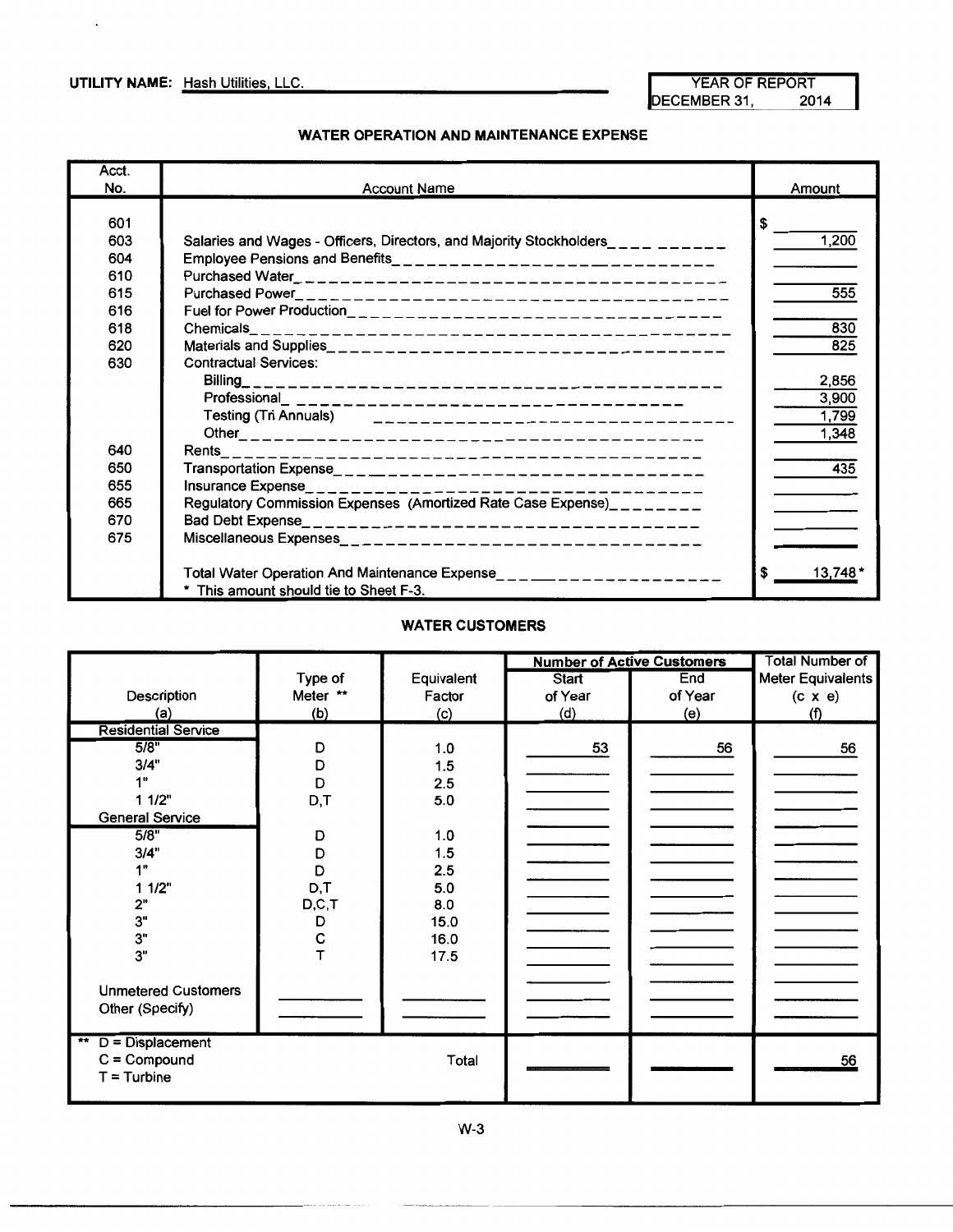UTILITY NAME: Hash Utilities, LLC. Network of the Manual According of the YEAR OF REPORT DECEMBER 31, 2014  $\cdot$ 

SYSTEM NAME: **Inglewood** 

#### **PUMPING AND PURCHASED WATER STATISTICS**

| (a)                                                                                                                                                                                                                                                                                                                                      | Water<br>Purchased<br><b>For Resale</b><br>(Omit 000's)<br>(b)                                                                                                                                                                                                                                                                                                                                                            | Finished<br><b>Water From</b><br>Wells<br>(Omit 000's)<br>(c) | Recorded<br><b>Accounted For</b><br>Loss Through<br>Line Flushing<br>Etc.<br>(Omit 000's)<br>(d) | <b>Total Water</b><br><b>Pumped And</b><br>Purchased<br>(Omit 000's)<br>$[(b)+(c)-(d)]$<br>(e) | <b>Water Sold</b><br>To<br>Customers<br>(Omit 000's)<br>(f) |
|------------------------------------------------------------------------------------------------------------------------------------------------------------------------------------------------------------------------------------------------------------------------------------------------------------------------------------------|---------------------------------------------------------------------------------------------------------------------------------------------------------------------------------------------------------------------------------------------------------------------------------------------------------------------------------------------------------------------------------------------------------------------------|---------------------------------------------------------------|--------------------------------------------------------------------------------------------------|------------------------------------------------------------------------------------------------|-------------------------------------------------------------|
| January________<br>February_ $\frac{1}{2}$<br>$March$ <sub>-----</sub><br>April $     -$<br>$May_{------}$<br>$June_{\_---\_---\_$<br>$July$ <sub>---------</sub><br>August_________<br>September <sub>______</sub> _<br>October $\_$<br>November <sub><math>------</math></sub><br>December <sub>______</sub> __<br>Total for Year_____ | <b>Contract Contract Contract</b><br><b>Contract Contract</b><br>$\frac{1}{2}$<br>$\frac{1}{2}$ and $\frac{1}{2}$ and $\frac{1}{2}$ and $\frac{1}{2}$<br><b>Contract Contract</b><br><u>and the company of the company of the company of the company of the company of the company of the company of the company of the company of the company of the company of the company of the company of the company of the com</u> | 281<br>310<br>311<br>320<br>358<br>331<br><u> 1911 </u>       |                                                                                                  | 281<br>310<br>311<br>320<br>358<br>331<br><u>1911</u>                                          | 272<br>284<br>299<br>297<br>324<br>312<br>1788              |
| If water is purchased for resale, indicate the following:<br>Vendor<br>If water is sold to other water utilities for redistribution, list names of such utilities below:                                                                                                                                                                 |                                                                                                                                                                                                                                                                                                                                                                                                                           |                                                               |                                                                                                  |                                                                                                |                                                             |

**MAINS (FEET)** 

|                                      | <b>Diameter</b> |          |       | Removed   | End  |
|--------------------------------------|-----------------|----------|-------|-----------|------|
| Kind of Pipe                         | оf              | First of |       | or        | Οf   |
| (PVC, Cast Iron, Coated Steel, etc.) | Pipe            | Year     | Added | Abandoned | Year |
|                                      |                 |          |       |           |      |
| PVC Sch 40                           | 2"              | 1900     |       |           | 1900 |
| PVC Sch 40                           | 3"              | 240      |       |           | 240  |
|                                      |                 |          |       |           |      |
|                                      |                 |          |       |           |      |
|                                      |                 |          |       |           |      |
|                                      |                 |          |       |           |      |
|                                      |                 |          |       |           |      |
|                                      |                 |          |       |           |      |
|                                      |                 |          |       |           |      |
|                                      |                 |          |       |           |      |
|                                      |                 |          |       |           |      |
|                                      |                 |          |       |           |      |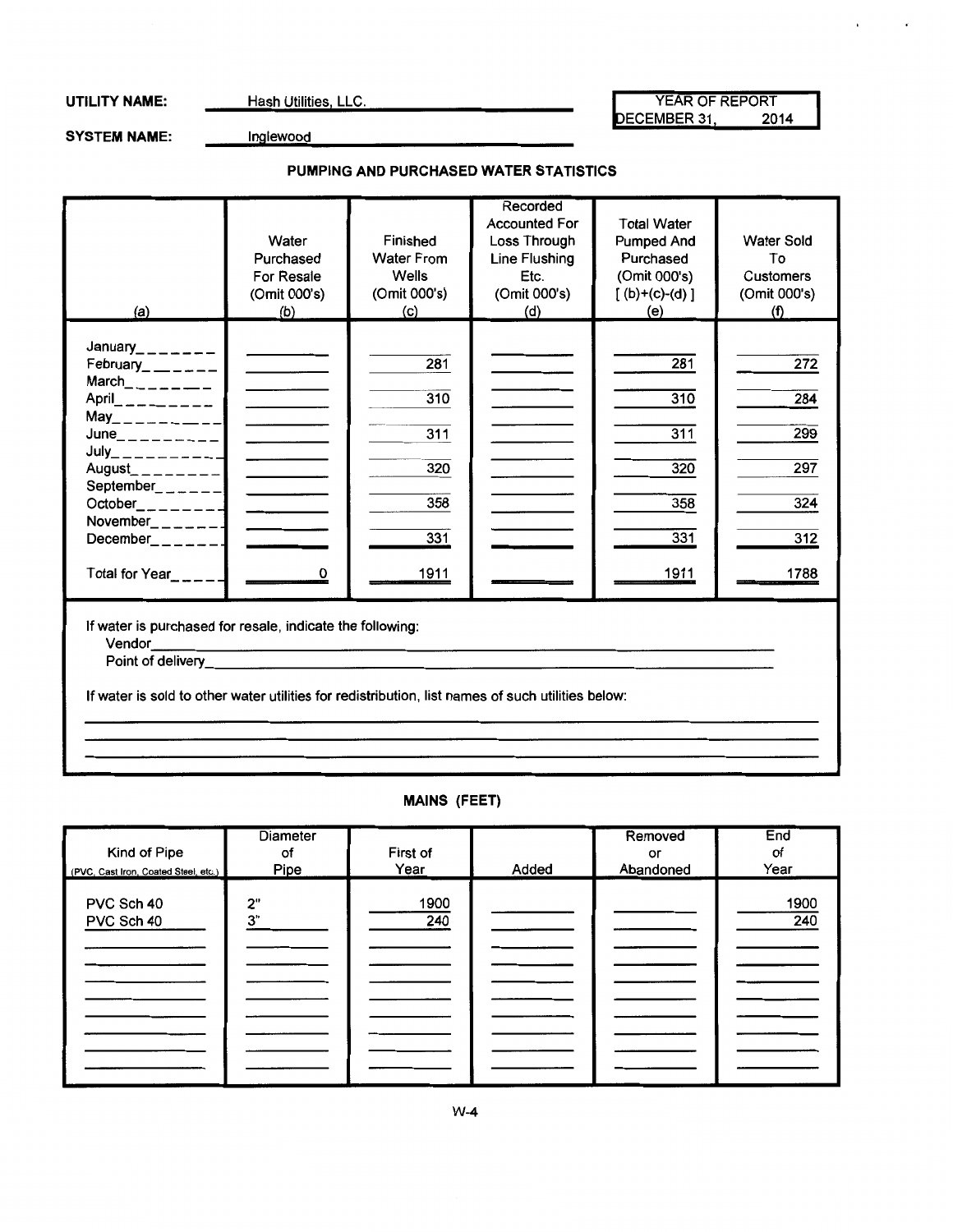#### UTILITY NAME: Hash Utilities, LLC.<br>DECEMBER 31, 2014 DECEMBER 31,

SYSTEM NAME: Inglewood

 $\cdot$ 

#### **WELLS AND WELL PUMPS** N/A

| (a)                                                                                                                                                                                                     | (b)                                                                  | (c)                                                                 | (d) | (e) |
|---------------------------------------------------------------------------------------------------------------------------------------------------------------------------------------------------------|----------------------------------------------------------------------|---------------------------------------------------------------------|-----|-----|
| Year Constructed<br><b>Types of Well Construction</b><br>and Casing_______                                                                                                                              | 1974<br>Steel                                                        | 1974<br>Steel                                                       |     |     |
| Depth of Wells_<br>Diameters of Wells____<br>Pump - GPM_ $_{-=----}$<br>Motor - $HP$ <sub>__________</sub> _<br>Motor Type $\star$ <sub>n</sub> ______<br>Yields of Wells in GPD<br>Auxiliary Power____ | 100'<br>4"<br>40<br>2.5 <sub>hp</sub><br>Submersible<br>57,600<br>no | 110<br>4"<br>40<br>2.5 <sub>hp</sub><br>Submersible<br>57,600<br>no |     |     |
| * Submersible, centrifugal, etd.                                                                                                                                                                        |                                                                      |                                                                     |     |     |

#### **RESERVOIRS** N/A

| (a)                                                                     |                         | (C) | 0. | (e) |
|-------------------------------------------------------------------------|-------------------------|-----|----|-----|
| Description (steel, concrete)<br>Capacity of Tank<br>Ground or Elevated | Galv<br>1,400<br>Ground |     |    |     |

#### **HIGH SERVICE PUMPING N/A**

| (a)                                                                                                     | (b) | (c) | (d) | (e) |
|---------------------------------------------------------------------------------------------------------|-----|-----|-----|-----|
| <b>Motors</b><br>Manufacturer_ _ _ _ _ _ _<br>$Type$ <sub>______________</sub><br>Rated Horsepower_____ |     |     |     |     |
| Pumps<br>Manufacturer________<br>$Type$ <sub>______________</sub>                                       |     |     |     |     |
| Capacity in $GPM$ <sub>_____</sub><br>Average Number of Hours<br>Operated Per Day_____                  |     |     |     |     |
| Auxiliary Power_________                                                                                |     |     |     |     |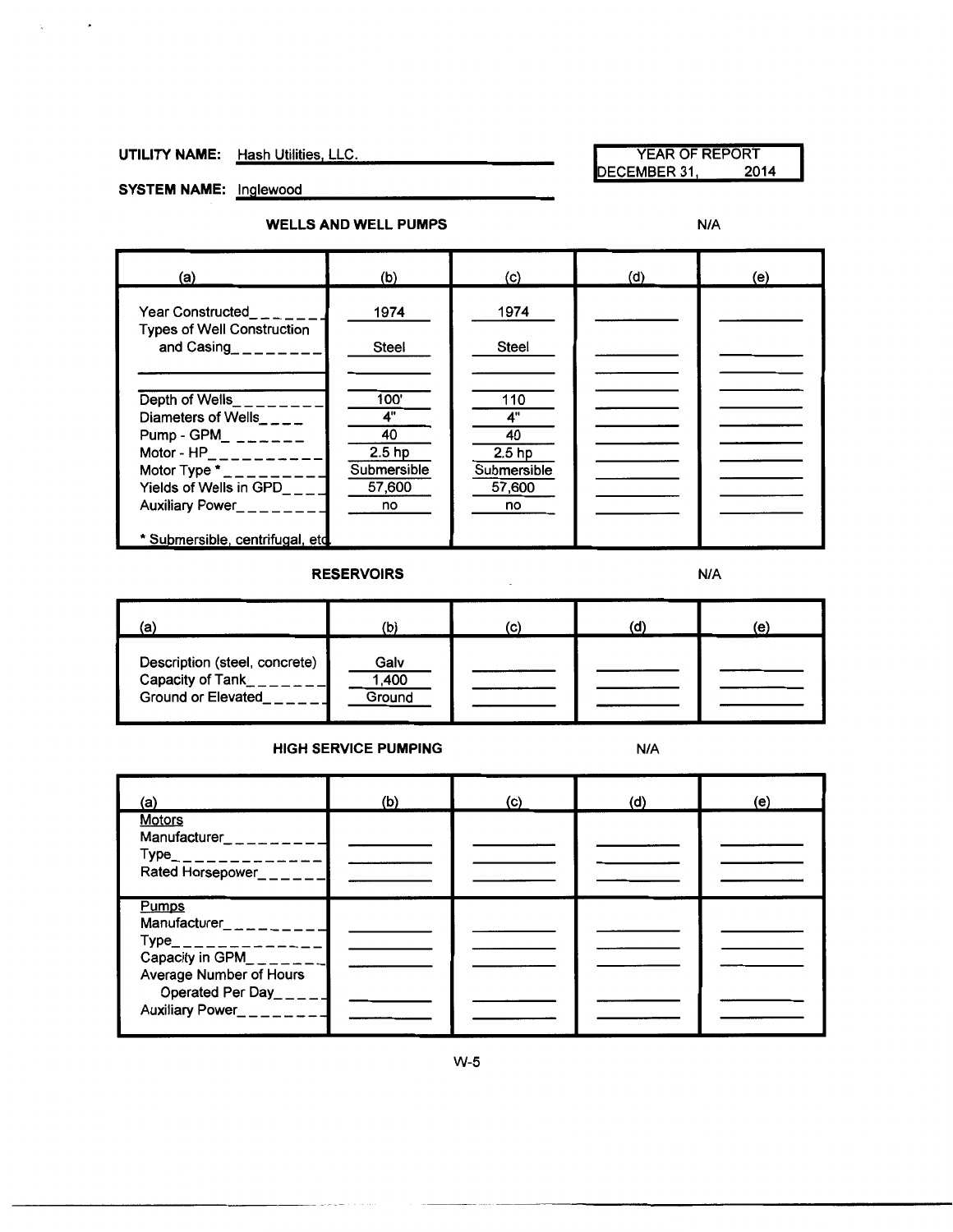**UTILITY NAME:** Hash Utilities, LLC. YEAR OF REPORT YEAR OF REPORT DECEMBER 31,

 $\bar{\epsilon}$ 

 $\mathbf{r}$ 

 $\mathcal{L}_{\mathcal{A}}$ 

 $\bar{\phantom{a}}$ 

#### SOURCE OF SUPPLY



#### **WATER TREATMENT FACILITIES**

| List for each Water Treatment Facility:                                                                                                                                                                                                                                                          | N/A                                                                             |  |
|--------------------------------------------------------------------------------------------------------------------------------------------------------------------------------------------------------------------------------------------------------------------------------------------------|---------------------------------------------------------------------------------|--|
| $Type$ <sub>______________</sub><br><b>Make Make</b><br>Permitted Capacity (GPD)<br>High service pumping<br>Gallons per minute_ $\_ -$<br>Reverse Osmosis $    -$<br>Lime Treatment<br>Unit Rating<br>Filtration<br>Pressure Sq. Ft.<br>Gravity GPD/Sq.Ft.<br>Disinfection<br>Chlorinator_______ | Liquid<br>Chiorinator<br>57,900<br>N/A<br>N/A<br>N/A<br>N/A<br>Liquid Injection |  |
| Ozone__________<br>Other____________<br>Auxiliary Power                                                                                                                                                                                                                                          |                                                                                 |  |
|                                                                                                                                                                                                                                                                                                  |                                                                                 |  |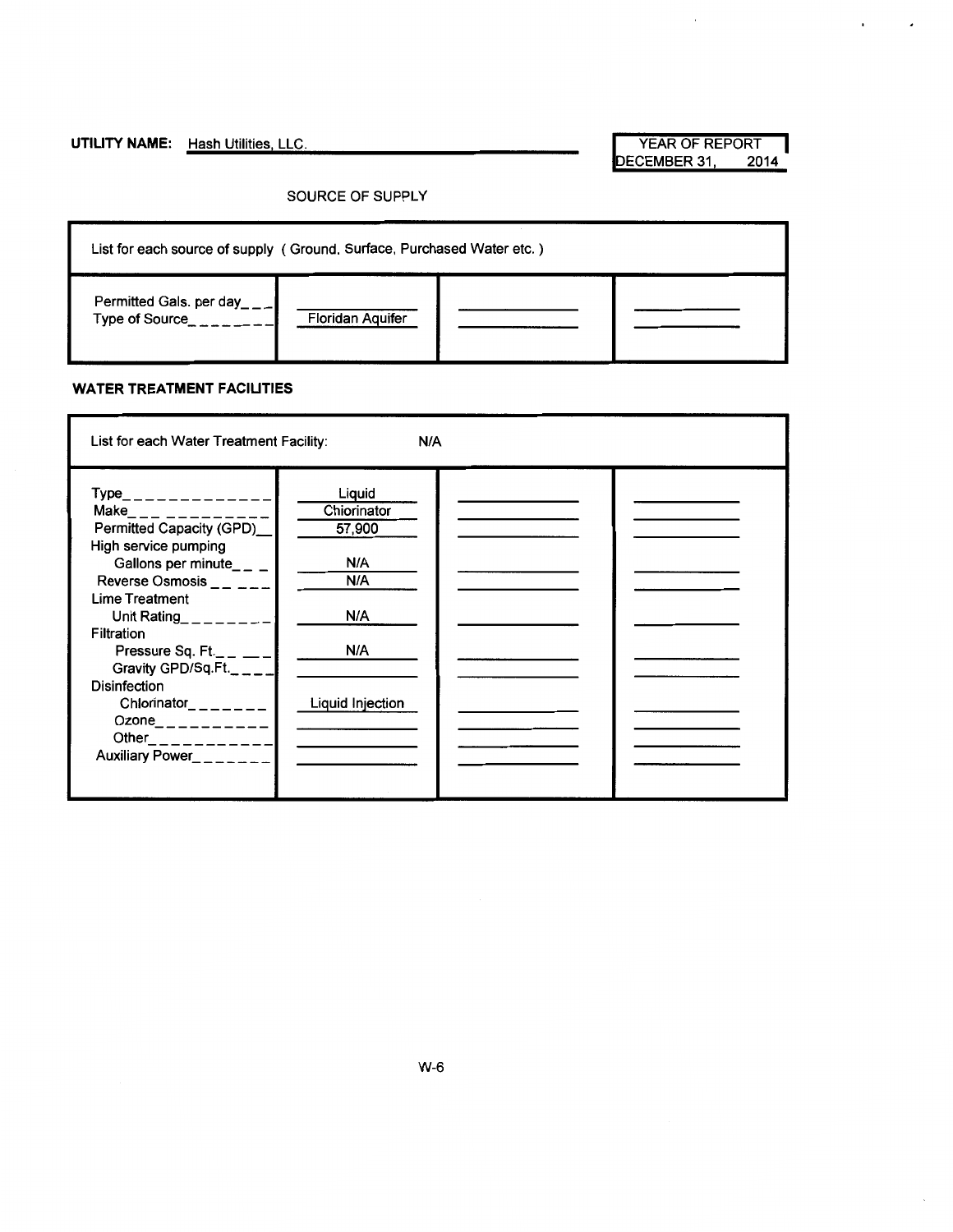UTILITY NAME: Hash Utilities, LLC. We have a set of the set of the set of the set of the set of the set of the set of the set of the set of the set of the set of the set of the set of the set of the set of the set of the s DECEMBER 31, 2014

**SYSTEM NAME:** Inglewood

#### **GENERAL WATER SYSTEM INFORMATION**

| Furnish information below for each system. A separate page should be supplied where necessary.                                                                                                                                                                                                            |
|-----------------------------------------------------------------------------------------------------------------------------------------------------------------------------------------------------------------------------------------------------------------------------------------------------------|
| 1. Present ERC's * the system can efficiently serve. ___________________________<br>62                                                                                                                                                                                                                    |
| 2. Maximum number of ERCs * which can be served. _______________<br>62                                                                                                                                                                                                                                    |
| 3. Present system connection capacity (in ERCs *) using existing lines.<br>62                                                                                                                                                                                                                             |
| 4. Future connection capacity (in ERCs *) upon service area buildout.<br>62                                                                                                                                                                                                                               |
|                                                                                                                                                                                                                                                                                                           |
| 6. Is the utility required to have fire flow capacity? _________________________ no                                                                                                                                                                                                                       |
| 7. Attach a description of the fire fighting facilities.                                                                                                                                                                                                                                                  |
| 8. Describe any plans and estimated completion dates for any enlargements or improvements of this system.<br>None<br><u> 1989 - Johann Stoff, deutscher Stoffen und der Stoffen und der Stoffen und der Stoffen und der Stoffen und der</u>                                                               |
| 9. When did the company last file a capacity analysis report with the DEP? N/A<br>10. If the present system does not meet the requirements of DEP rules, submit the following:                                                                                                                            |
| a. Attach a description of the plant upgrade necessary to meet the DEP rules.                                                                                                                                                                                                                             |
| b. Have these plans been approved by DEP?                                                                                                                                                                                                                                                                 |
|                                                                                                                                                                                                                                                                                                           |
| d. Attach plans for funding the required upgrading.                                                                                                                                                                                                                                                       |
| e. Is this system under any Consent Order with DEP?                                                                                                                                                                                                                                                       |
| 11. Department of Environmental Protection ID # 6382108                                                                                                                                                                                                                                                   |
| 12. Water Management District Consumptive Use Permit # Not required                                                                                                                                                                                                                                       |
| a. Is the system in compliance with the requirements of the CUP? Yes                                                                                                                                                                                                                                      |
|                                                                                                                                                                                                                                                                                                           |
| b. If not, what are the utility's plans to gain compliance?                                                                                                                                                                                                                                               |
| An ERC is determined based on one of the following methods:<br>(a) If actual flow data are available from the preceding 12 months:<br>Divide the total annual single family residence (SFR) gallons sold by the average<br>number of SFR customers for the same period and divide the result by 365 days. |
| (b) If no historical flow data are available use:<br>ERC = (Total SFR gallons sold (omit 000)/365 days/350 gallons per day).                                                                                                                                                                              |